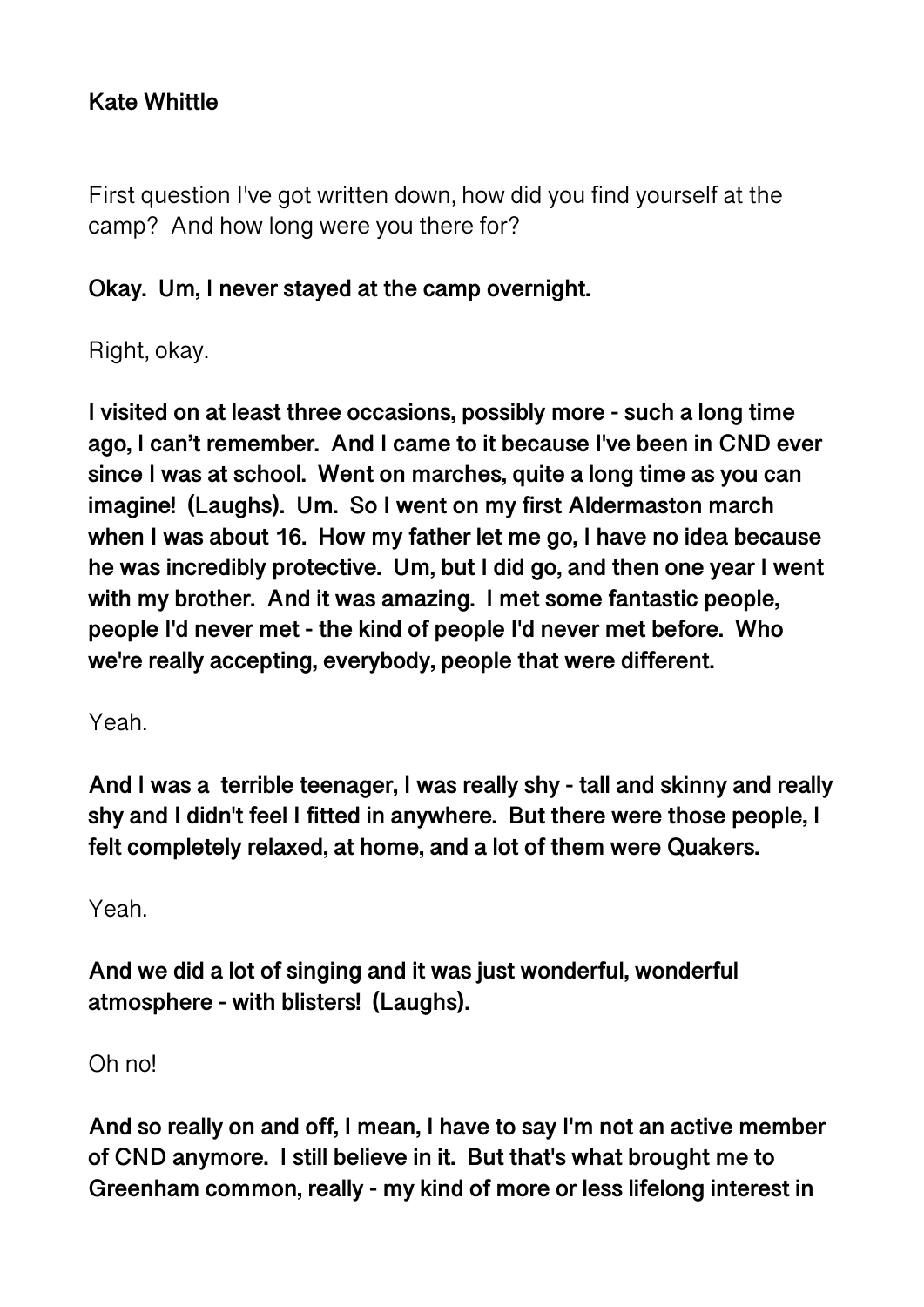**being against nuclear weapons, and then subsequently against nuclear power.** 

How did you hear about what was going on?

## **What, Greenham?**

Yeah.

**I would have been, it would have been through my local CND group. I was living in Kingston at the time, in Surrey, and I guess - I'm guessing that's how I knew about it. Or it might have been at that time I was also at college as a mature student, and it might have been through the Students Union that I read about it. Because I went with some friends that I had - they weren't at the same Uni as me, but they were friends I had around that time.** 

Okay. Um, could you explain why you think Greenham should be remembered by subsequent generations?

**Well, I was just - it was a formative experience going to Greenham. It was incredibly powerful. I was there and, and the women, all of, all of us were really angry. And I remember occasions when we just got hold of the fence and rocked it with the aim to bring it down. I don't think we ever actually did bring it down - at-least not the bit where I was. But I remember the faces of the young soldiers on the other side of the fence, and they were terrified. We were like their mothers, and their grandmothers, and their aunts, you know, and they had never seen women so angry, so many women together so angry - it was really, really powerful. And and I met some great women. And there - I saw some wonderful sights, and it was fabulous knowing that I wasn't alone. Yeah.** 

Did you keep in touch with a lot of the women from the camp?

**No, not really. No, no. I met friends there from other parts of the country - already my friends who arrived there. And I went with friends,**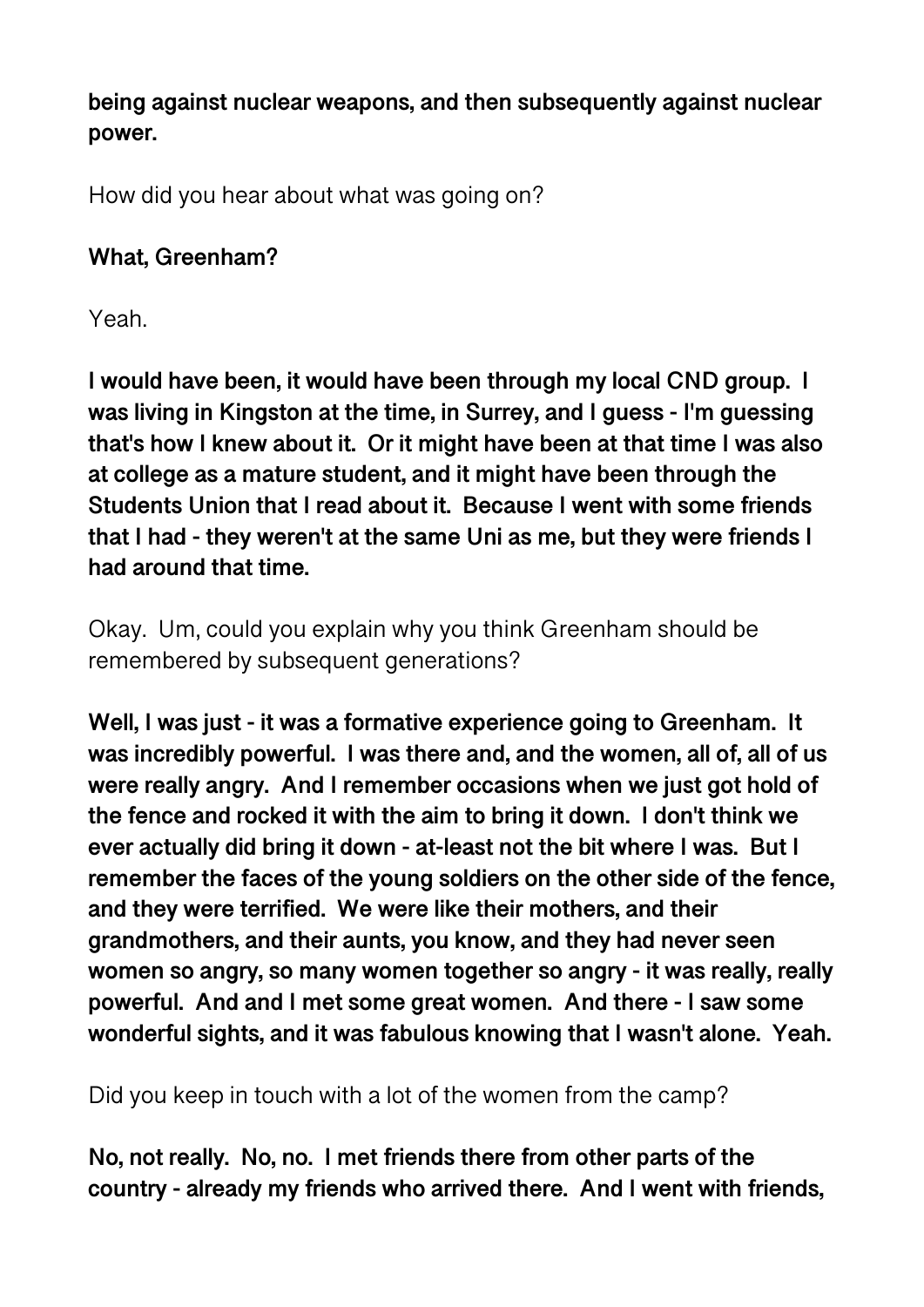**and with my daughter one year - my daughter must have been about um, 12,11 or 12 - I've written some notes.** 

Okay, that's fine.

**And I yeah, yeah. So '82, '82 I think I would have gone with Lucy, and she would have been 12 because she was born in 1970. And so very, very - I was asking her about it recently, if she could remember things I can't remember.** 

Yeah.

**And the only thing she remembered was peeing in the woods! (Laughs). It was a very long time ago. And she's had three children since then. But I do think it was a formative experience for her.** 

She must have been one of the youngest there, I imagine?

**There were loads of children there.** 

Really?

**Yeah, yeah. Because we went for the for the demonstrations. So we went in, we went in - we went to Embrace the Base in December 1982, and I've got some photos of that.** 

Okay.

**And we also went in April '83, I went with some friends and I've got some photos of that - when we made, there was a human chain from Aldermaston to Greenham.** 

Okay.

**So I've forgotten the question now!**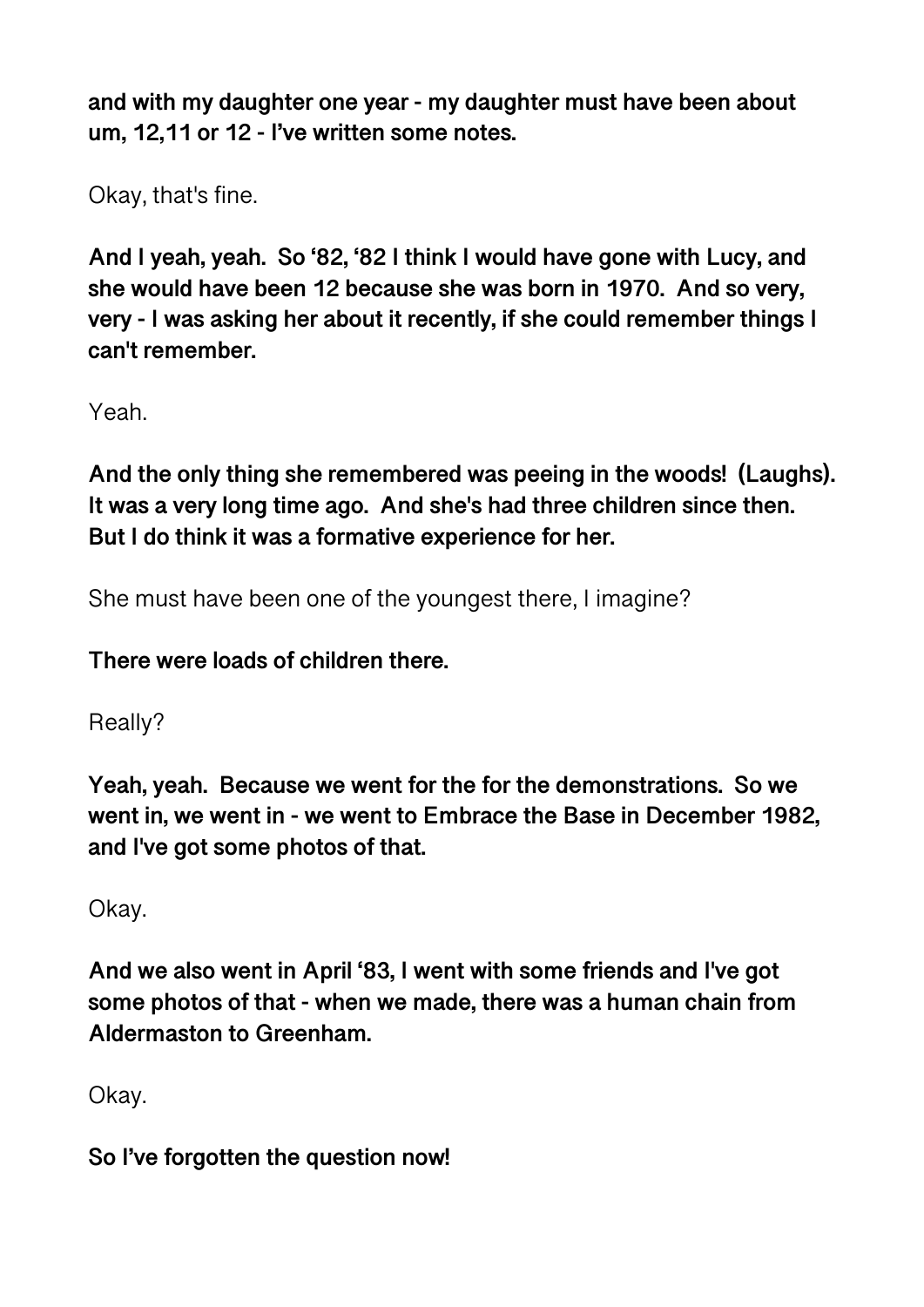So have I!

# **(Laughs).**

Just about....

## **Oh, what did I remember about it?**

Yeah. Yeah. What was I going to say? These are just questions have come to my head now. How come you didn't stay over?

# **Because I had work, and I had Lucy, and I considered those to be my number one responsibilities.**

That's fair.

**Yeah.** 

It's crazy when you think people stayed...

**I had every respect for them. Every respect for them, but it wasn't for me. So that was my bit. I did go my own once and took some food for them. So I did go to some of the different camps, the different coloured camps around the, around the perimeter. Um, but I really thought it was most important to be there for the, for the Embrace the Base and for the human chain - for the big, when you know, there were going to be thousands of women there -I really wanted to add my voice.** 

So you wanted to go for the, like the bigger, like you said, demonstrations.

**Yeah.** 

Not all the all the time as such.

**No.**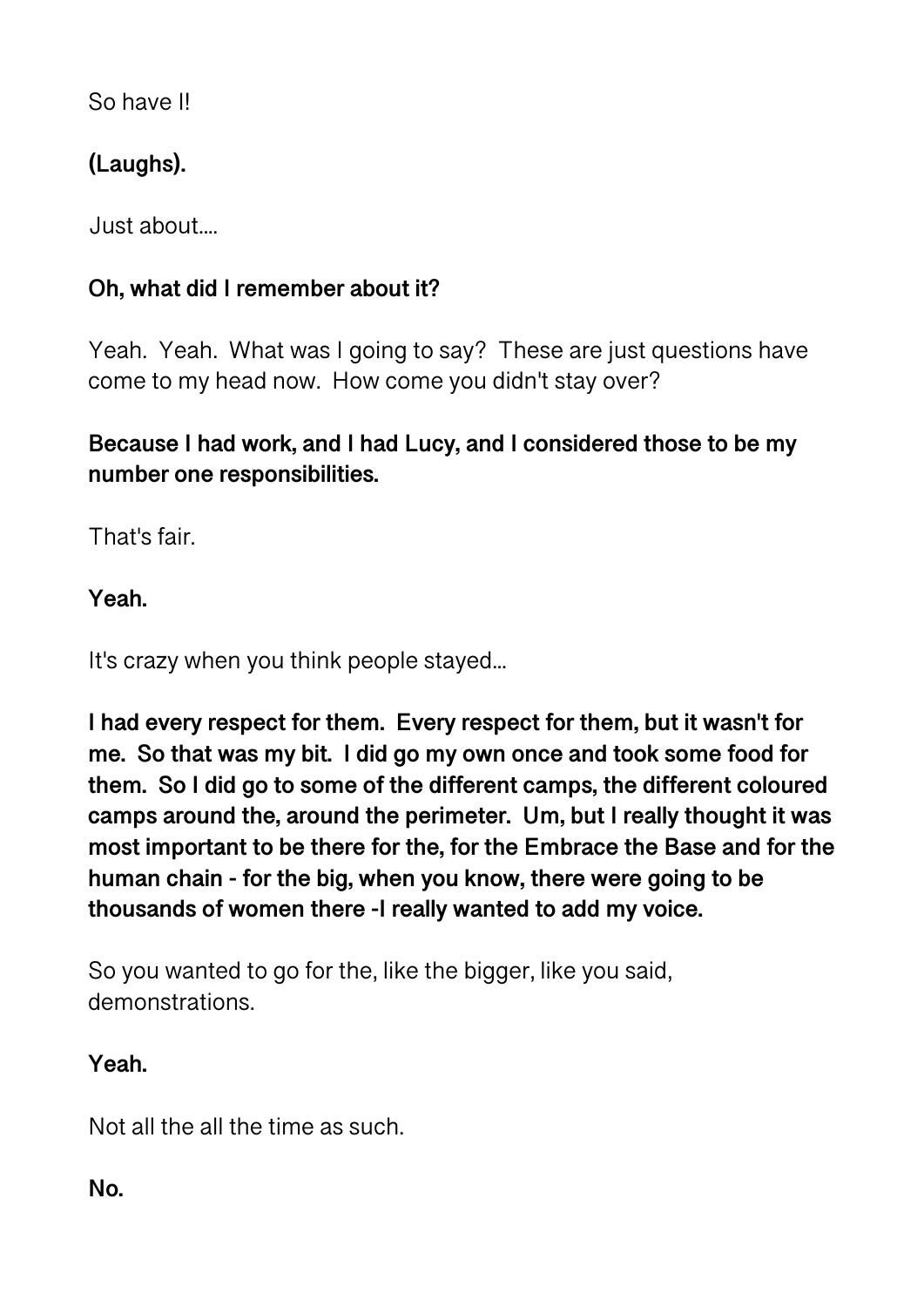Yeah, that's fair enough.

**Yeah, I was a single parent. And if I lost my job, my, you know what I know, you know, who knows what would happen? So I was not prepared to sacrifice my whole life. But I just wanted to to be part of it.** 

And that was important.

**Yeah.** 

It's important that you were there at all, really.

**Yeah. So I've got a few things here - I wrote down some impressions. So one thing was the fantastic imagery and poetry of the posters and the art tied to the fence. I've got some examples of that.** 

That'd be really good. Thank you. Wow.

## **That's really powerful. And that one.**

Thank you. Wow

**And there she is - Thatcher seeing the error of her ways. Unfortunately not. And women morris dancers.** 

Oh I've seen morris dancers actually, in Marshfield.

**Yeah. And then there was um, the wonderful art that people did around the perimeter with tree, tree roots.** 

Oh right.

**Where are they? Oh, there they - look. Isn't that phenomenal?** 

Yeah.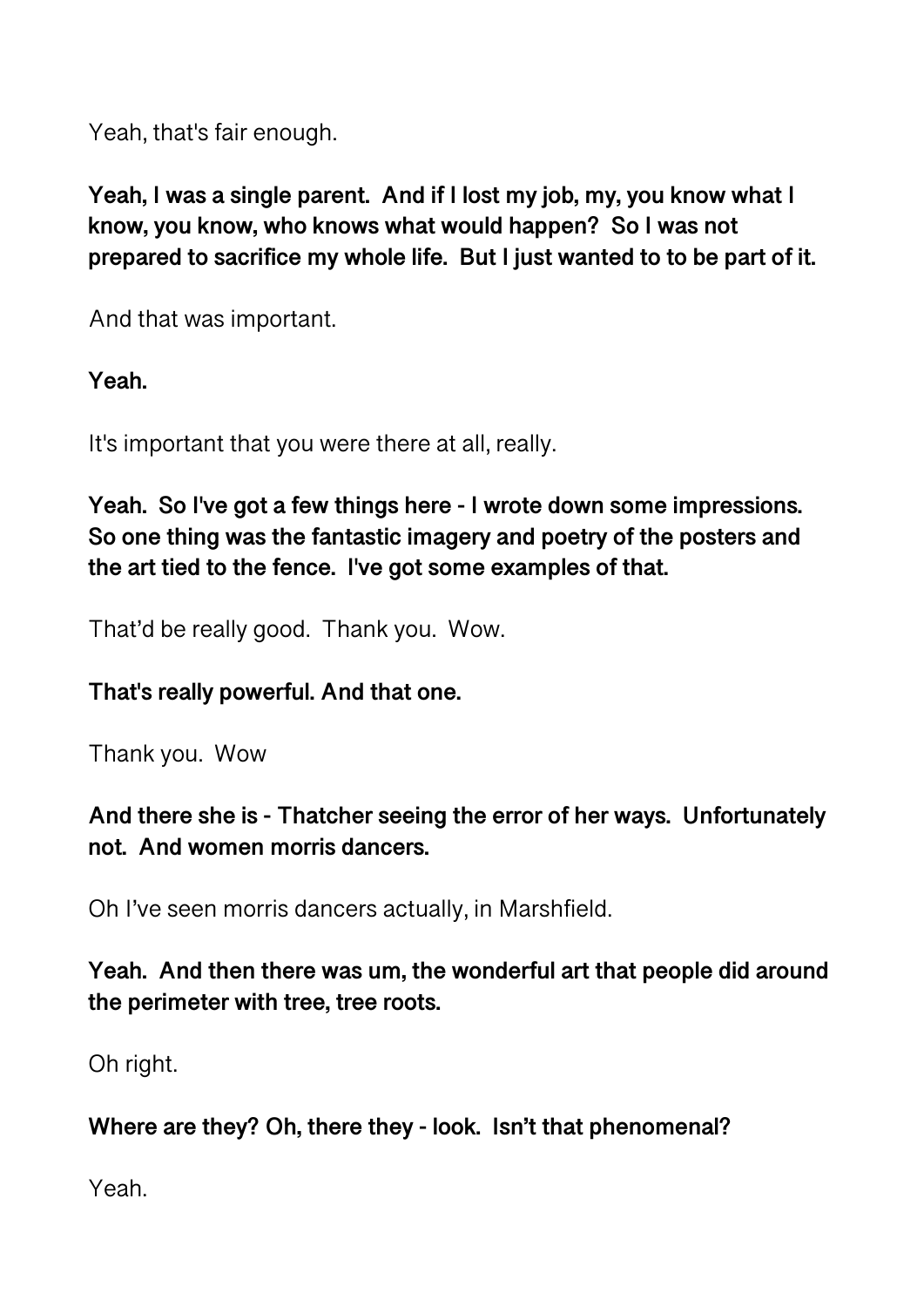## **They're like creatures coming out of the forest, and climbing over the fence.**

Oh my gosh, it really does look like it as well.

## **So I could scan all those, and email them to you if you, if you want them. I've got more here.**

They just told me at the minute just to write that you've got them down, and, I guess they'll be in contact - I'll message them after the meeting.

### **Okay. The other thing I remember was this curious combination of humour.**

Really, yeah?

## **And joy and hope and fury.**

All those in one?

**Yeah, yeah, yeah. And then we sang - we sang You can't kill the spirit. She's like a mountain. And um, yeah (becomes upset).** 

Yeah, sounds emotional.

## **It was - I don't think I'd ever experienced the power of women together until that moment, to be honest.**

No, I've sort of - it's weird, because when I heard about the project which was about 3 months ago, they were starting to get people in and call people into interview - before they even got any funding or anything, I had an email from my UWE lecturer saying we've got this project. Because it's in - I think UWE are sponsoring it.

#### **Oh, are they?**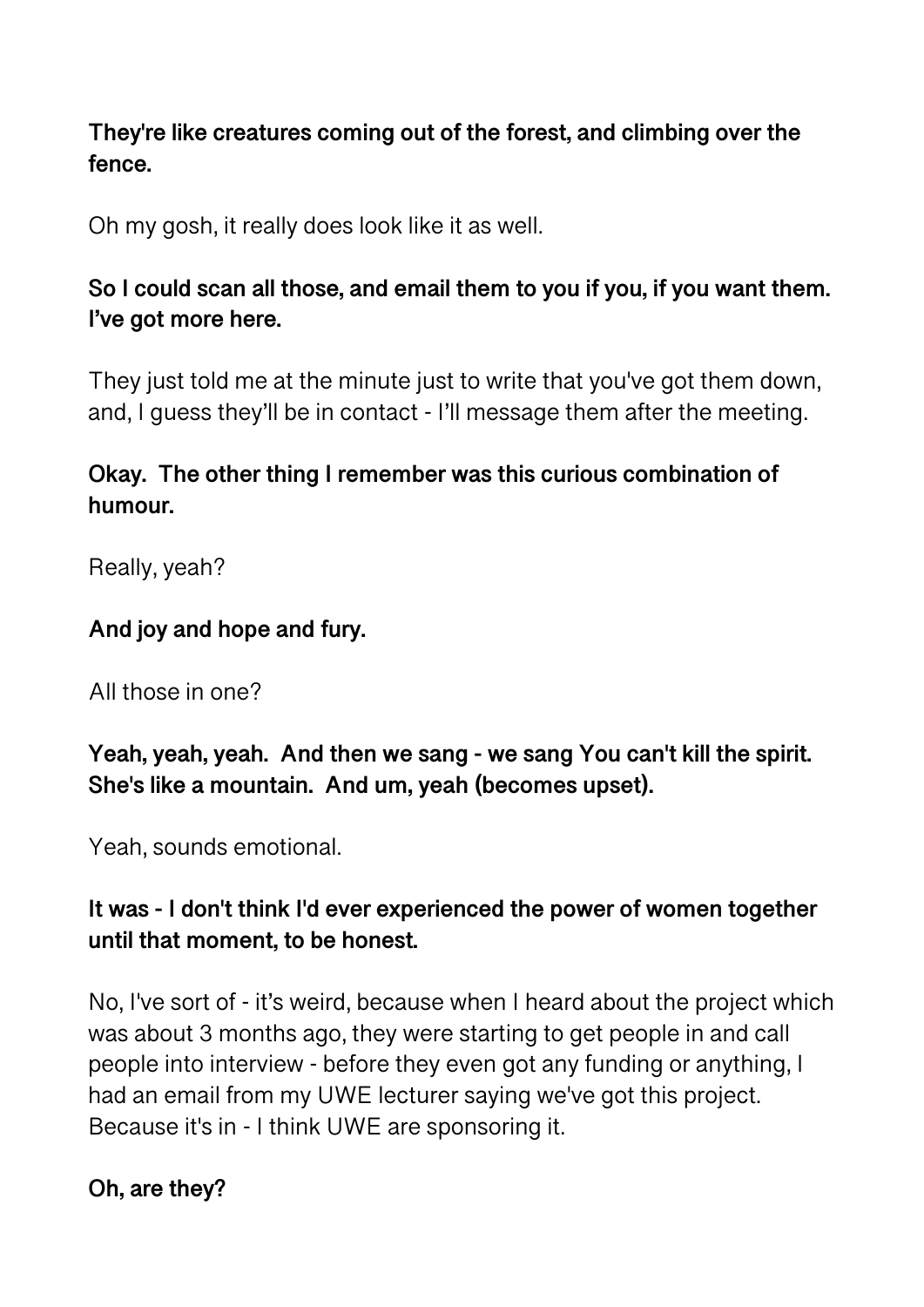I think so. I got an email that said do you be part of it? Like, and I emailed back and said yes I would love to. And I then had to Google what it was. Because I don't know even what it was.

# **Oh my god.**

And I thought this is like the second biggest women's movement in the world. And I didn't even know what it was.

## **Yeah.**

It's crazy that - and I asked my parents, my mum's 50, and I said to her about it, and she was like 'Yeah, I remember that it happened', but it just hasn't been passed down.

## **That's terrible.**

I don't know if thats just me. Or if it's a lot of young people don't know about now.

## **No, I don't think anybody knows about it. It's really bad. Really, really bad.**

It is bad. Do you know why that would be? Do you have any sort of thoughts?

**Oh I don't know, I suppose, I suppose there wasn't an organisation in that sense to carry the ideas forward. It was thousands and thousands of individual women, groups of friends. Um, I mean, something I was doing this morning, I've got some other photos that I would like to share, but they're photos of my friends, and it suddenly occurred to me I needed to ask their permission. And I just hadn't thought it through. So I've emailed this morning - because they're friends I'm not in touch with, or only very, very rarely see - maybe once a year, something like that. Who live in Brighton some of them, and or Devon, somebody else lives**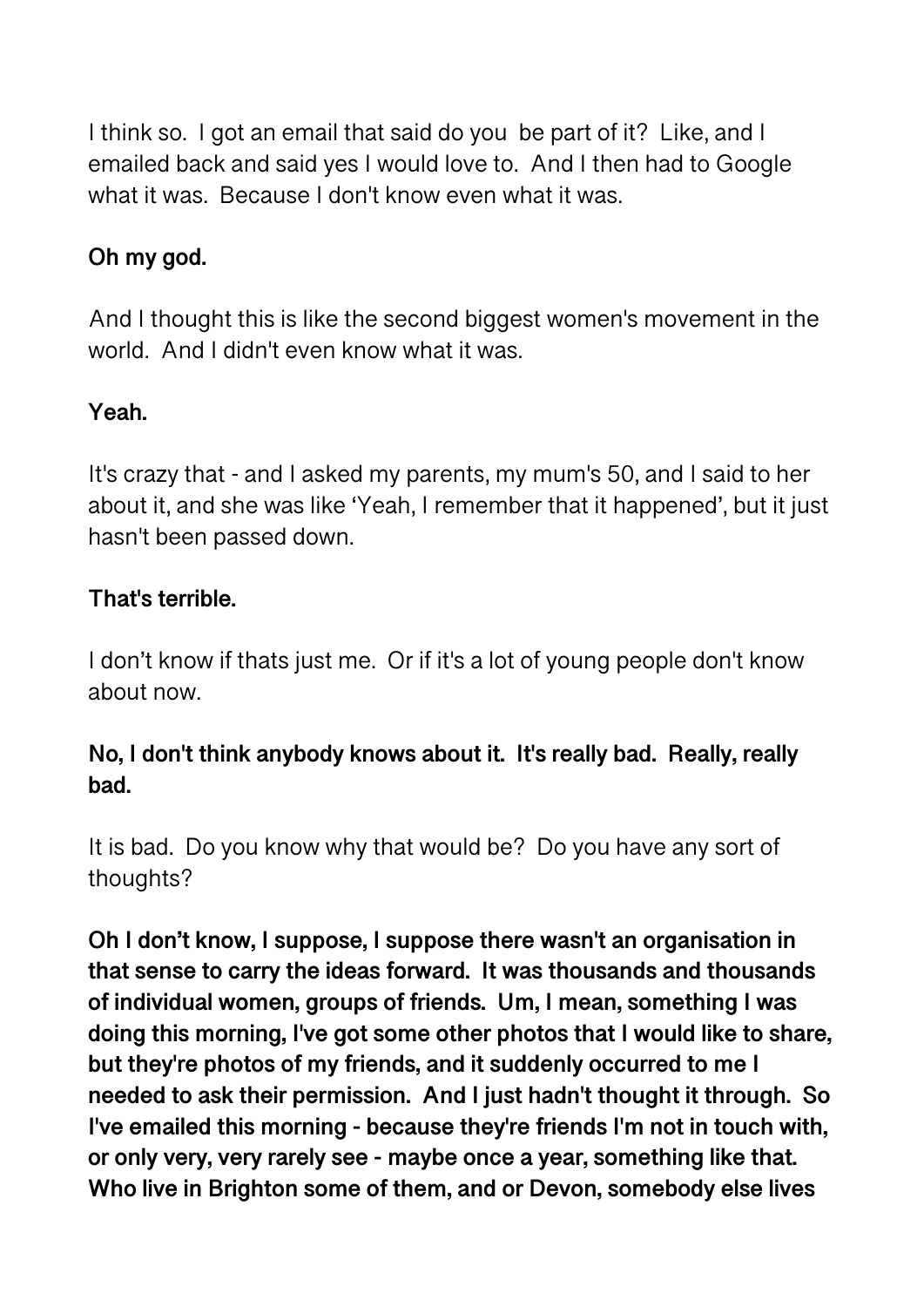**in Devon. I don't even know where half of them are. But um, and so I thought, yeah, I really want I really want to talk to them about it and see what they remember.** 

We've got two in Brighton actually on the on the sheet.

### **Yeah.**

Don't know who they are, but it might be them. I've got so many women at the minute have come forward.

## **It's great.**

From everywhere - Isle of Wight.

## **That's fantastic. That's fantastic.**

People from abroad.

## **People did travel from abroad. Yeah.**

They did. Was it a lot of people?

## **I don't know, I wouldn't know. I wouldn't know.**

They did mention that - we had a meeting about it, we all met up in November, and there was woman actually there that was at Greenham as well, which was quite nice. And we were all talking about what happened, and we have a slideshow of all the photos everything, and we had some videos. And the young guy was interviewing, like I'm doing to you now he was interviewing a woman at Greenham about 10 years ago. But you could tell that he just didn't know a lot about it. So the interview wasn't very good, because he didn't get a lot out there. And it was just trying to learn how to get people to open up, but I don't think, because he was, I don't know. Maybe because he was also a male, I don't know if that made a difference. I'm not sure, but it was, and that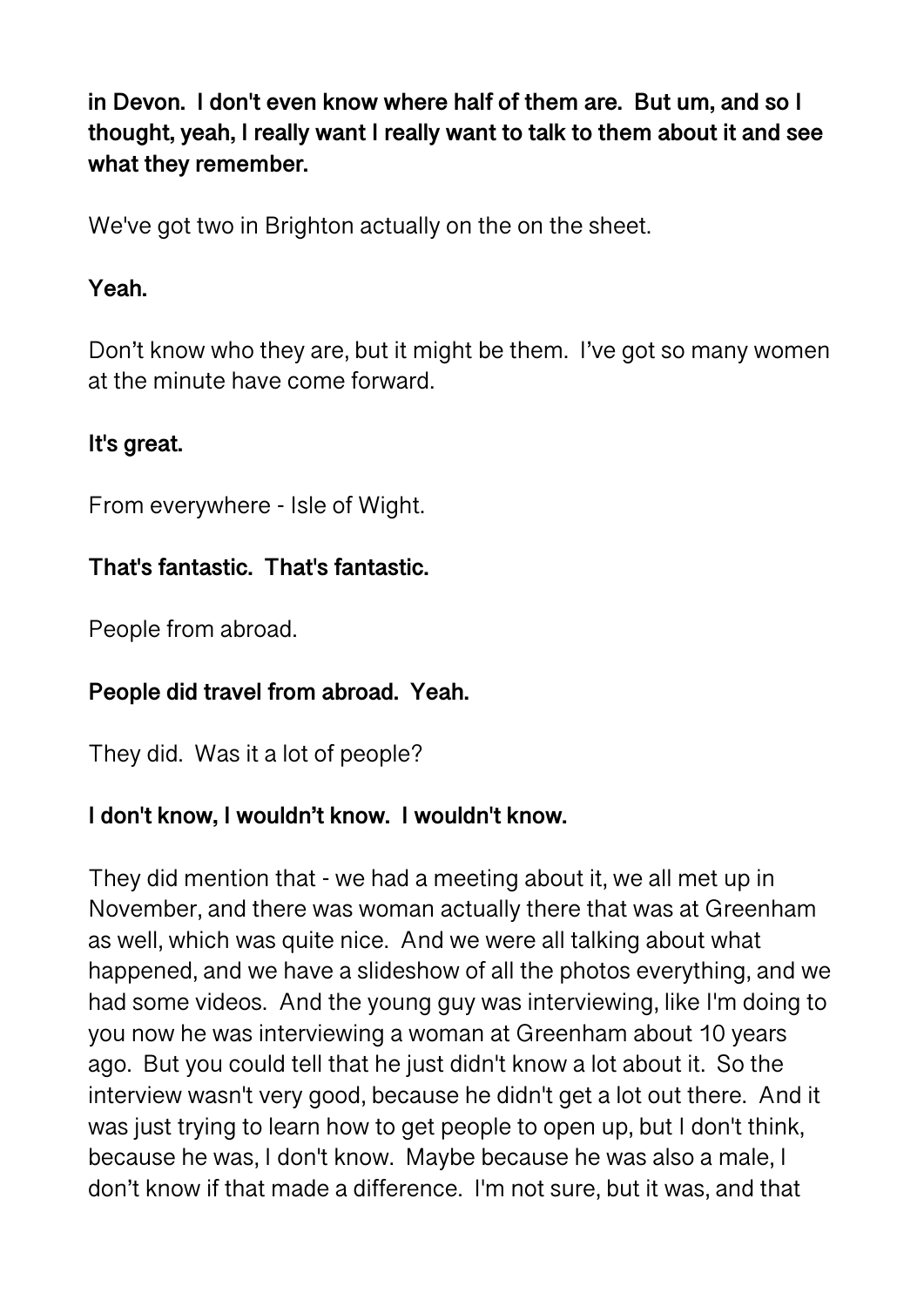was the first time I've ever seen the photos from Greenham as well. It was really overwhelming that day. I came home I just wanted to like just tell everyone everything.

## **There is a fabulous video about Greenham. Have you not seen it?**

I think we...

# **You probably have done. Because I found it pretty quickly on YouTube. So yeah, yeah.**

I think we probably did.

**And I think people just moved on. There were other things to fight about. There were other things going on. There was, you know there was just the terrible Thatcher years, and there was the miners' strike, wasn't there? I was really involved with that for a few years.** 

Okay.

**And you can't fight on every front, and I think once we realised the cruise missiles were going, it kind of, kind of felt like well, yeah. (Laughs).** 

Done what you were there to do?

## **Yeah.**

Do you think it's because a lot of things happen at the same time...

## **Could be, it could be that. Yeah.**

Okay. And it went on until - was it 2000, the camp?

**Yeah, I didn't go back - I think I only went in the early '80s. Yeah, the missiles left the base in 1991.**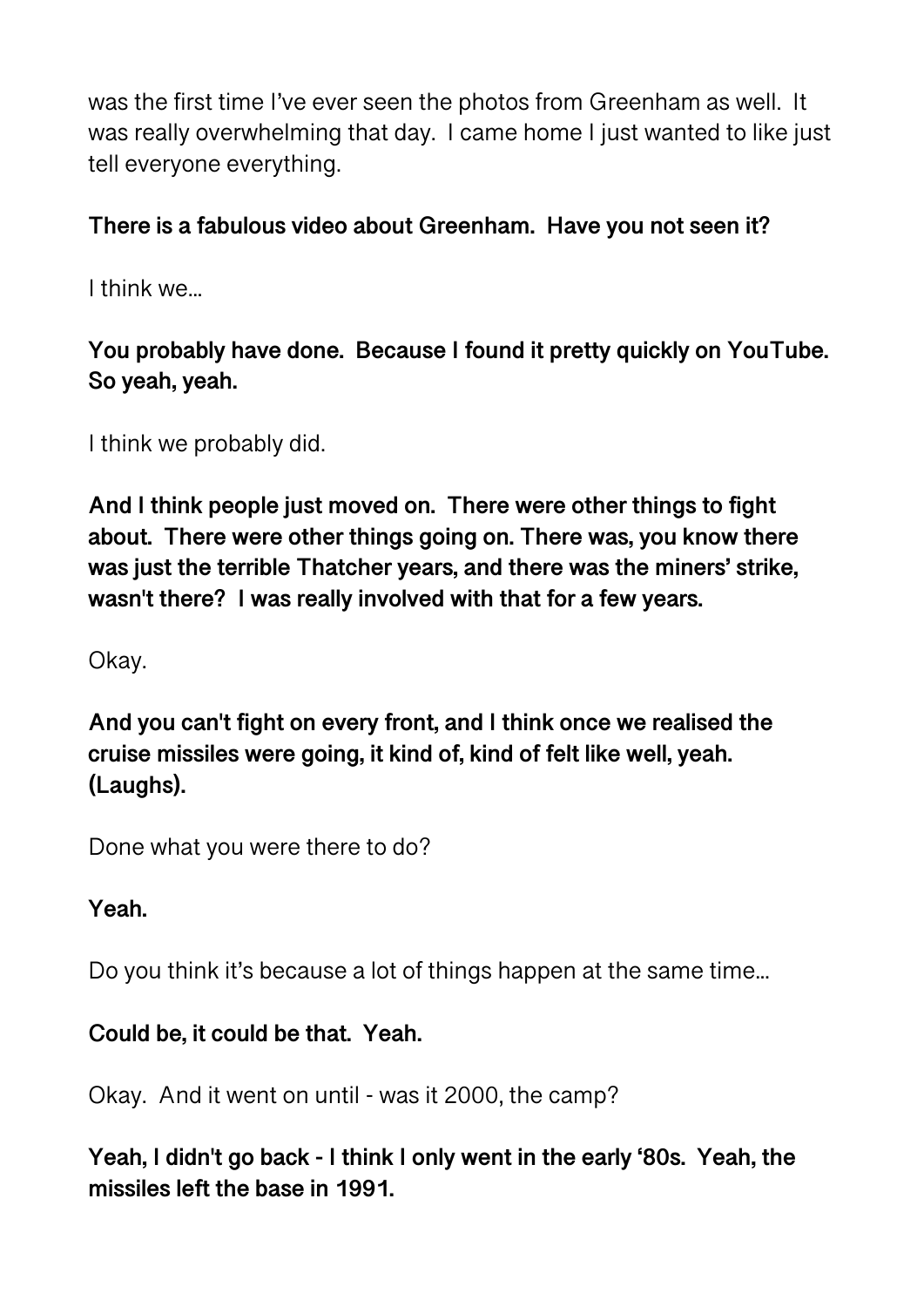1991. Okay. Yeah, so that was just before I was born, but still crazy that the Suffragette movement was so massive, and there's hardly any media, hardly any media then.

# **No.**

And yeah, but then again because I think - we were talking about this to somebody else, because they got the vote and that was such a massive thing for women, and it changed everything. Err, maybe that was why, I don't know. I don't know because if - I don't know. Been trying to think about it for ages. But it's difficult when I'm I don't know - 'cause I wasn't around in that era, I don't know what happened sort of close to that. Because you had the media back then as well.

## **Yeah.**

So it couldn't have really been.

**Well, no - we didn't have social media. It was newspapers. And I guess the Guardian probably would have been sympathetic, would have written synthetic articles, and the Morning Star. But that's about it. All the other, all the other newspapers would have, would have said we were mad, lesbian feminists, anarchists, communists. (Laughs). They would have just painted us as you know, just mad women. In-fact I think I remember that's what they did.** 

I think I read some stuff, stuff like that.

## **Yeah, yeah.**

Do you think it got more negative than positive?

**Yeah, definitely. Definitely. Well, the media is just the same as it is now. Was owned - although it's worse now than it was then. But even so in those days, there was really only, well, maybe the Daily Mirror. The**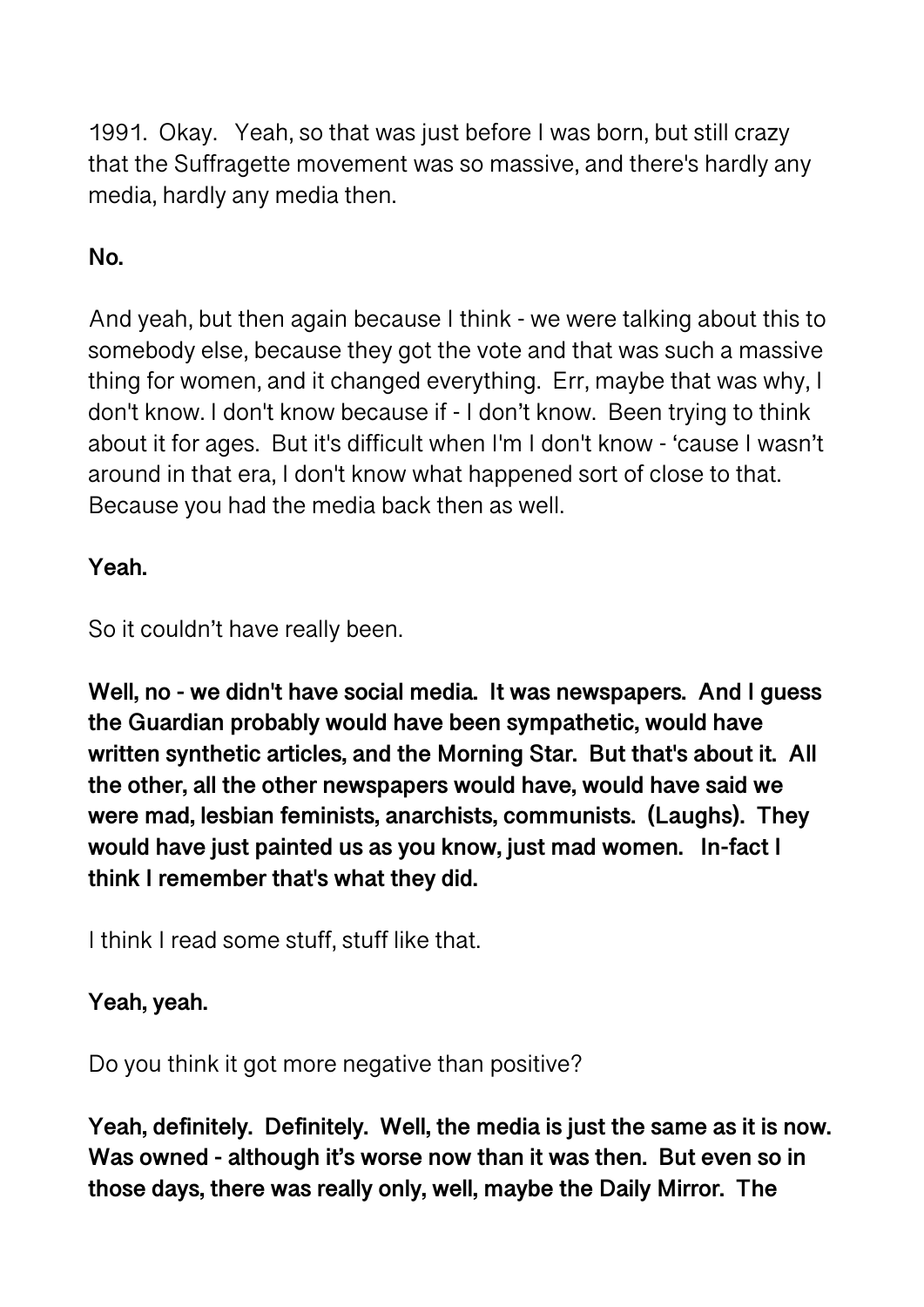**Morning Star, and the Guardian would be the only ones that would report in any way positively about, about what we were doing. But even then, you know, they were, they, because of the women who did stay at the camp, had um, abandoned their role as mothers and wives and whatever. Um. You know, they were accused of neglecting their children and all the rest of it and you know, yeah. So it was, you know, the usual kind of stereotypical descriptions of, of women who speak up for themselves, who have got an opinion and who want to change things.** 

And it's ironic to me because the fact that they are women makes it even more - I don't know what the right word is, but because they were the ones that had the children and, and they left their families, or they brought the families with them, because they were the ones that don't really have as much of a voice as men, that's why it was so important for them to be there.

# **Absolutely. And they were thinking about their children's future, most definitely they were.**

Exactly. Exactly. And I sort of thought well they were thinking of people my age, they were thinking - I wasn't even born then, but they were thinking of people like me and how my life would be more peaceful. Yeah, it's really, really amazing. Just looking at what other questions I've got on here, so I don't forget to ask any. Oh I think you've answered a lot of them, actually. Oh that's a good one. How did your experiences change your relationships with men, or authority figures?

**They didn't change my relationship with men at all. Um, except, well, I don't know if it would have changed my relationship with men. But I - as I said, it was the first time in my life I'd ever seen this amazing power of thousands of women together. That was just mind blowing. But I had a very supportive boyfriend at that time.** 

Oh that's good.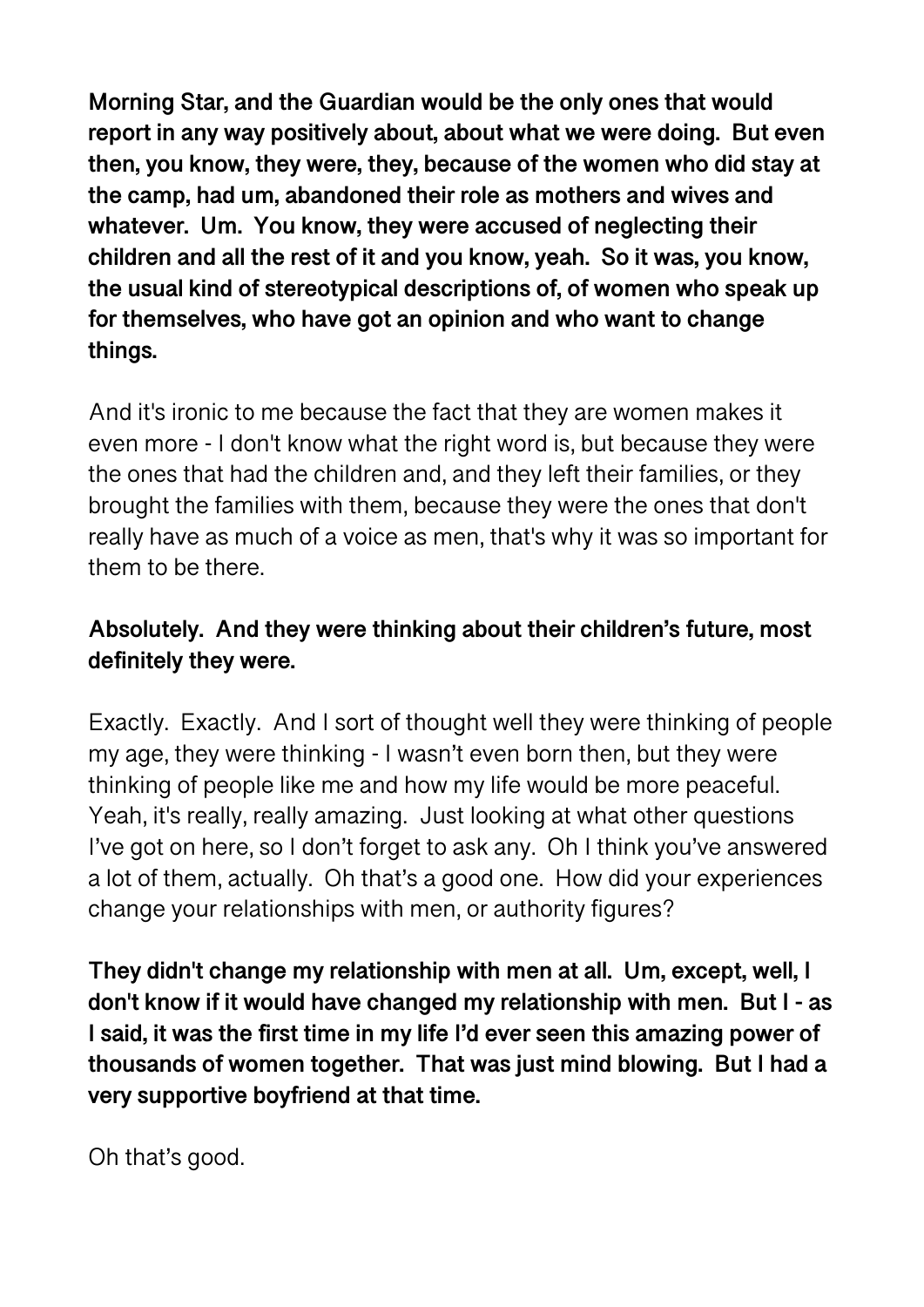**And yeah, and I was living - in no way was I constrained by my relationship with him I was living the life I wanted to lead, I was at college as a mature student. Actually no in 1982 I'd already split up with him. Yeah, but, it was not, it was not a kind of fractious or difficult breakup, it just wasn't working for us. But, yeah, I was living the life I wanted to lead, I'd gone to university, um, complete without any idea of, this is what you could do in those days - I had no idea of a career, just I didn't want to be a typist anymore. Because I was a typist in a translation agency, which was really interesting. And they were lovely people. But all I was ever doing was other people's work - just typing it up, because this is before computers. So we had these word processing machines. So going to uni, I did Development Studies, and I was absolutely fascinated by it. And I, you know, I was one I was, I'd do the homework, I'd go to the seminars, I always had opinions about everything, because you've been working in an office for 5 years, and you're bored out of your crust, going to university and being able to sit in the library and read interesting books, just like being in heaven. So...** 

Exactly the same as me. Literally the same. I worked for 5 years, I'm 25 now. So I worked from when I was - full time work from when I was about 18 to when I was about 24. Then last year I went to uni.

#### **Yeah.**

And it's freedom.

**Yeah. So I didn't you know, didn't really feel constrained by a relationship with a man in that respect.** 

Okay.

**And the men that I knew were - I got on with them okay.** 

Yeah. Okay.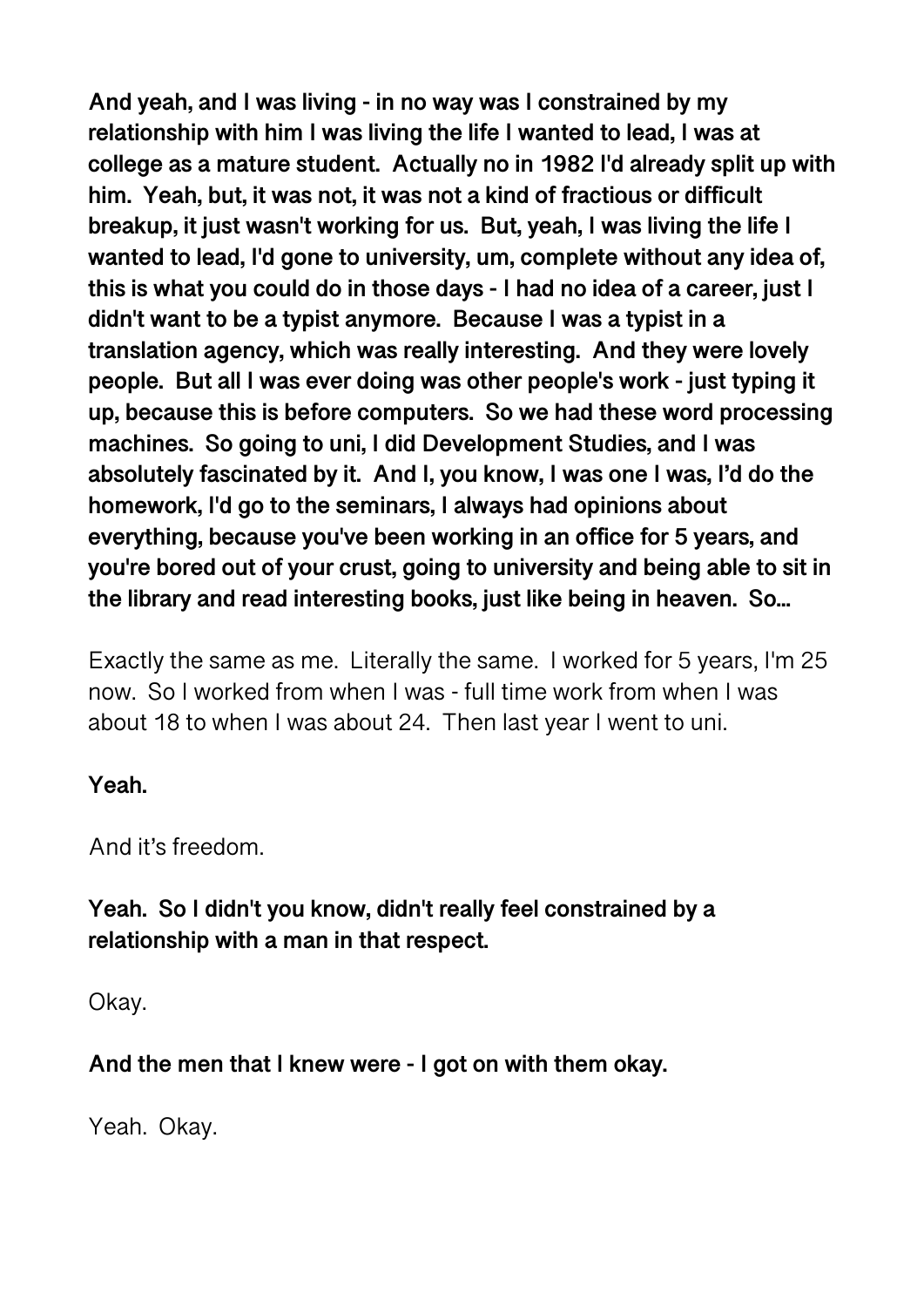## **So I've been very lucky in my life, in that respect. I've never suffered any, any abuse or any issues or problems.**

That's awesome. That's really good. You hear some...

# **So I'm afraid it didn't - I wouldn't say that going to Greenham really changed my relationship with men.**

Okay. That's fine. You didn't have to. Yeah, that's fine. Let's have a look on here. What was your relation like the local residents?

#### **Didn't see any of them.**

Didn't see any?

#### **No. No.**

Oh, interesting. Okay.

**I mean, it's right out in the country. You know, the women that lived at the camp would have had relationships with the local people, because they would have had to go to the shops, and get food and other kinds of supplies.** 

Yeah. Okay.

**And so then the locals would have identified them because of their appearance, the clothes they were wearing and their behaviour, I guess. And I'm imagining somewhere like, what was the nearest town is it Reading? I can't remember. But anyway, it's like English small town. And, err, you know, I imagine it wouldn't have been terribly easy. But going there on the demonstration - one time we went on a bus, a friend of mine had a bus, and took us in his bus. (Laughs). I can't remember why now. (Laughs). I think that's the time I took Lucy. She was most impressed that we went all the way in a double decker bus driven by this friend of mine. And then another time I went in my car, I had a little**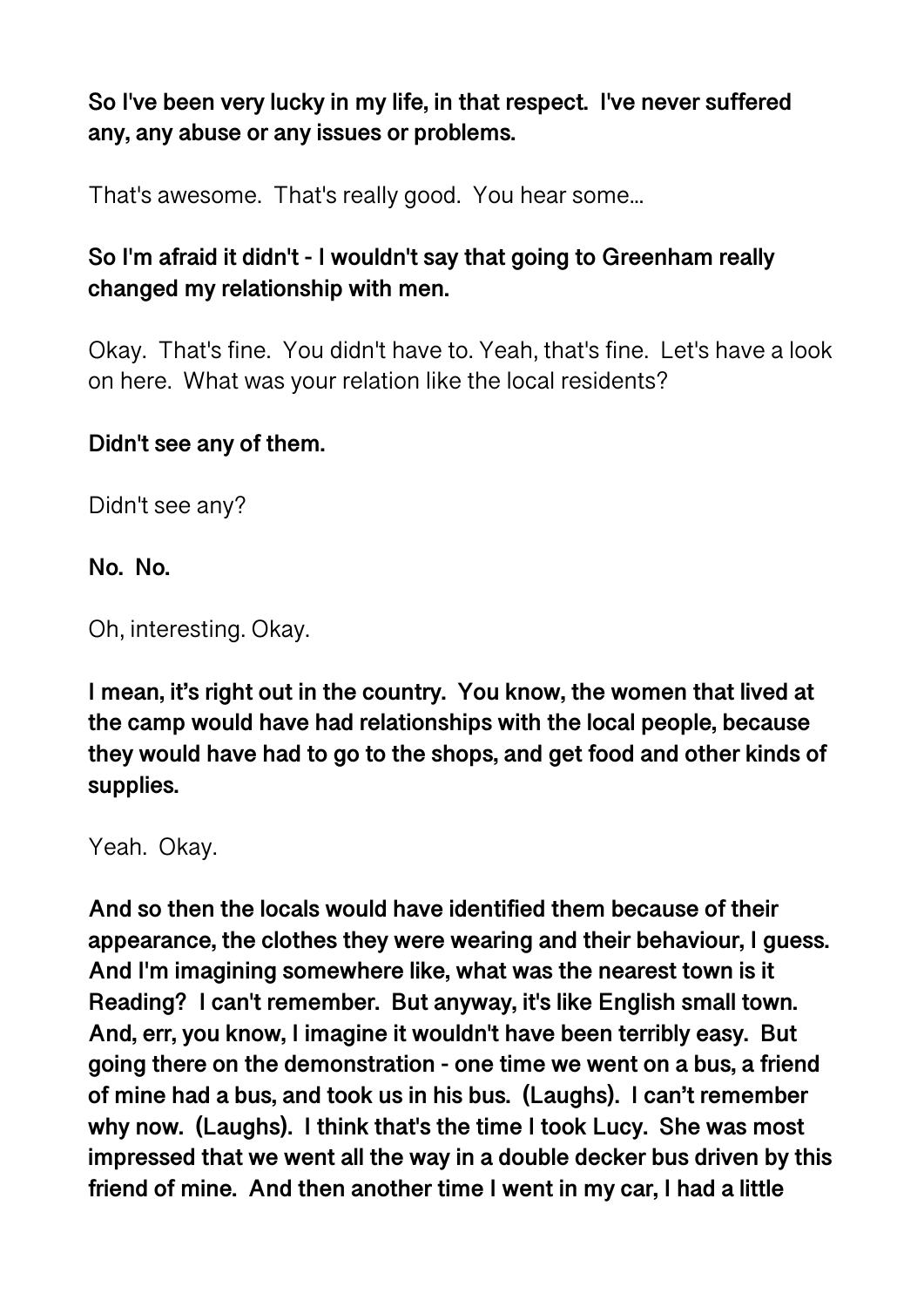**Morris Traveller. I remember that we saw - one, with my friends, and one of my friends saw the police writing down my, or making - taking a photo of my registration number. I thought well, so they've got my registration number - so what? You know, they were probably taking them photos of everybody that was arriving.** 

Yeah, I assume so. Yeah one thing I actually wanted to ask was did you see like how they ran the camp like how they brought in sanitary products or clothes?

**There was just masses of sharing really, you'd arrive there and there'd be a bonfire or fire or some kind, and people would be sitting around drinking tea usually. And there'd be somebody in a tent making tea or whatever, maybe making some food, and then you know, you just give them the food that you brought, and then sit down and you know, people will share everything and just have a cup of tea with them, have a chat with them.** 

Yeah, we were all really interested in how they brought the food and the clothes.

## **You'd have to ask somebody who lived there. Have you - will you have interviews with any of the women who lived there?**

Yes, I believe so. I've got one in Taunton, I think, next week.

## **Excellent. Now that's when you'll get your really useful information.**

That's fine. Yeah. No, what you've given me is super useful though.

#### **Good.**

Let me see what else, 'cause there are some really, really good questions on here. Um. Did you go to a certain gate when you got that?

#### **I can't remember - I went to the main gate, certainly.**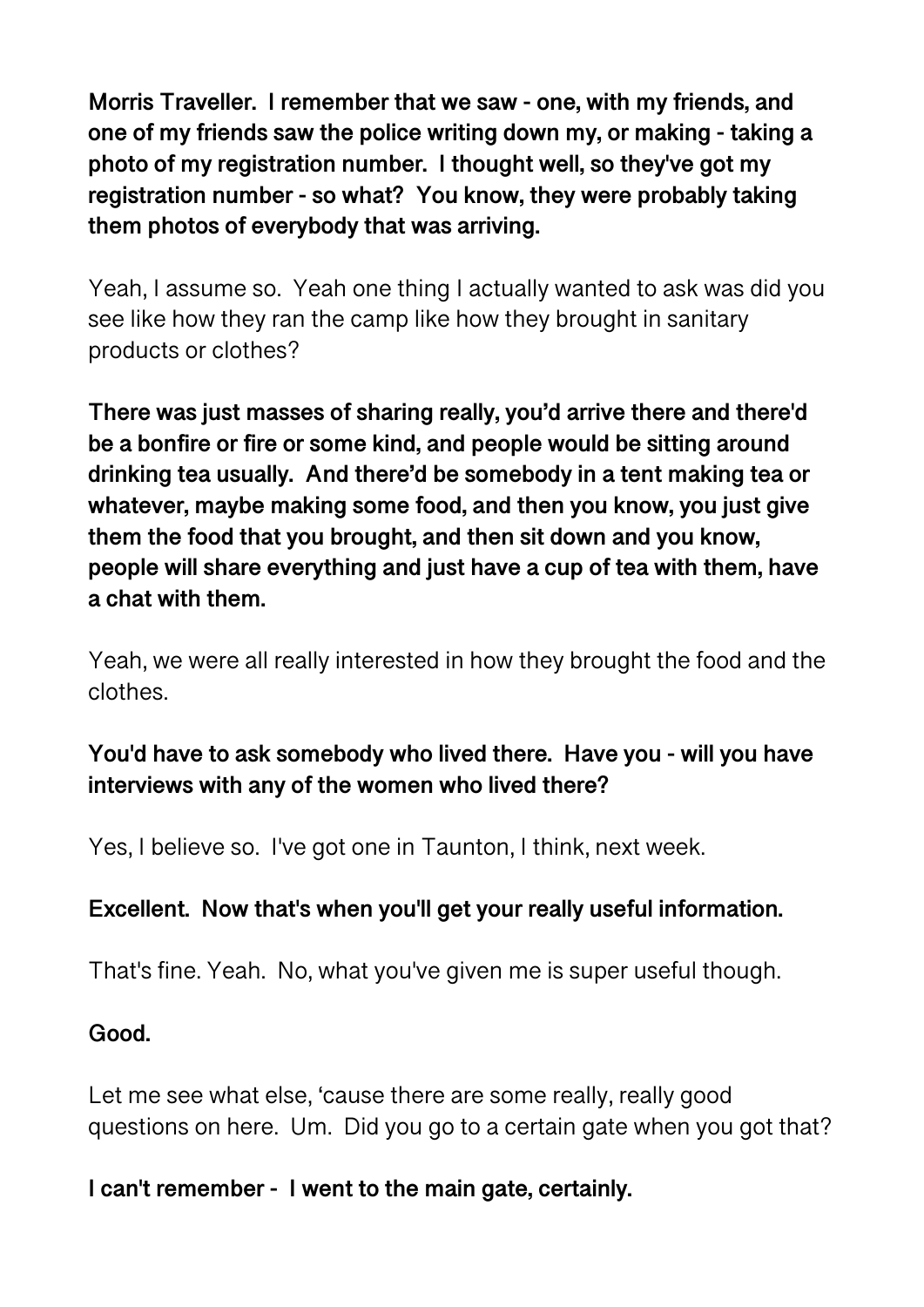That's fine.

#### **Yeah. I can't remember.**

There were so many. Blue Gate? I'm trying to figure out what they all were now.

**Yeah, I don't know. Honestly, I don't remember. I think the main gate maybe the Yellow Gate.** 

Okay.

**I certainly didn't go to the Violet Gate because I'm not religious. I might have gone to the Green Gate. I really can't remember.** 

That's fine, it's a long time ago.

**Yeah.** 

A lot happened as well.

**I mean, I think, I think that some of the most powerful things were when we circled the base. And so, and we were all holding hands and there, you knew that there were thousands of women because it was huge. Oh look, there's a squirrel in the tree. (Laughs). He's going to get the seeds. He hangs upside down. Have a look! (Laughs). He can't quite get at it- sorry to distract you. What was I saying? Oh yeah, when we, and that was very, very powerful, and when we linked hands - when we, there was a human chain between Aldermaston and Greenham. That's the one I've got, I've got photos of that.** 

I think I've seen some photos of that actually, at the...

**That's a good one. So there's some of the people - we had this wonderful marching band used to come on events.**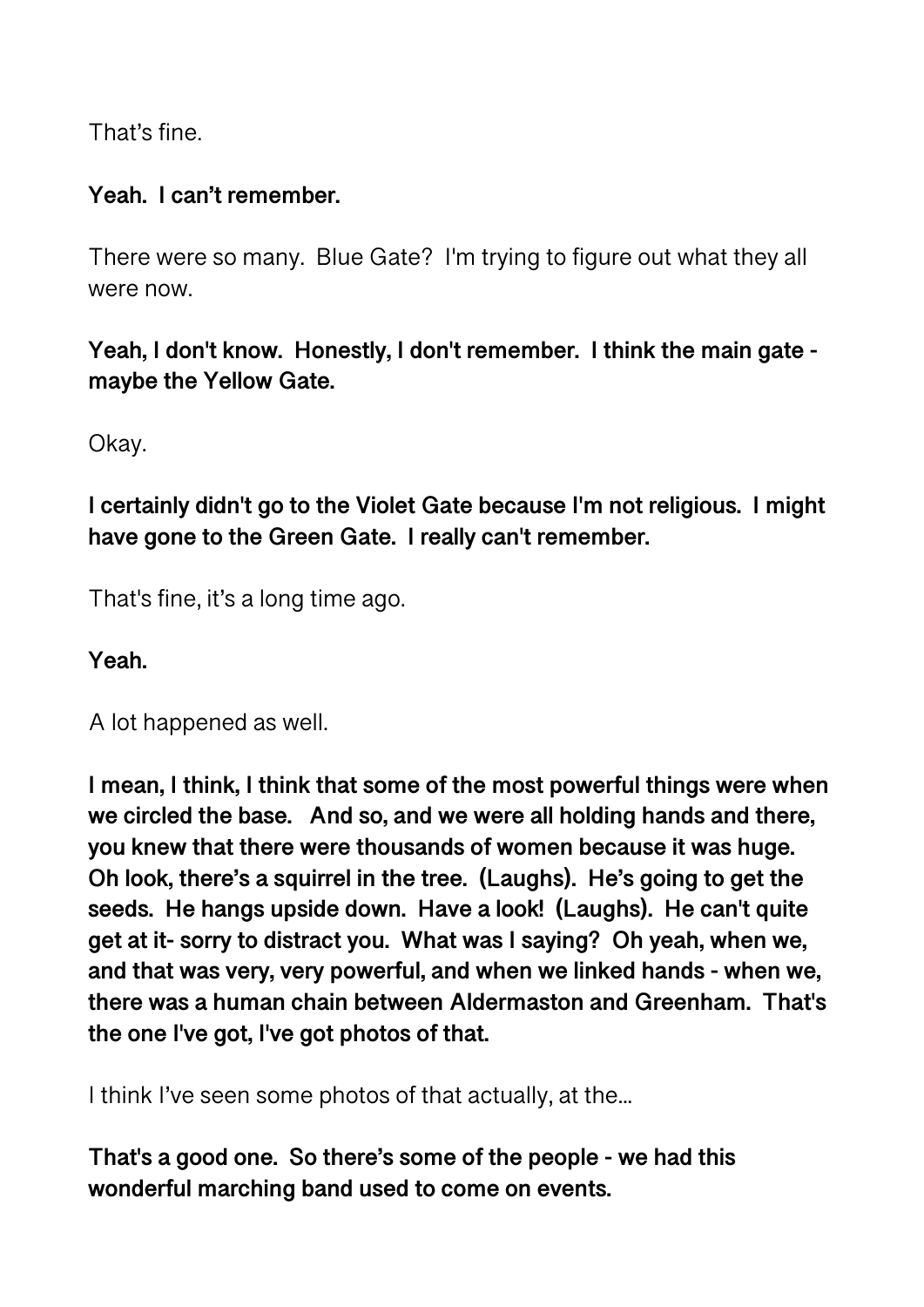Really?

**Yeah, they were great, there's another one, and some great banners.** 

Thank you.

**And so there's some women holding hands, and so knowing that that chain was going on for I don't know how many miles that is from Greenham to Aldermaston.** 

I don't have a clue. It looks quite cold.

**Yeah, it was, it was December. Was it December? No, it was April, April. 14 miles - human chain from Aldermaston to... that's pretty powerful. Yeah. I think that was at the main gate, that caravan. So err, yeah, that thing about holding hands was just really powerful because you just knew there were thousands and thousands of other women doing it. And we all, we were all trying to stop this evil thing that was happening to our country and to the world. It was really empowering.** 

Yes. To see other people doing...

# **To be part of it.**

Yeah. And just seeing it happen.

# **Yeah. Yeah.**

Emotional.

# **Yeah.**

Seeing everyone's the same as you, and everyone had the same sort of everyone was there, and you couldn't see how many people were there, because it was 14 miles long.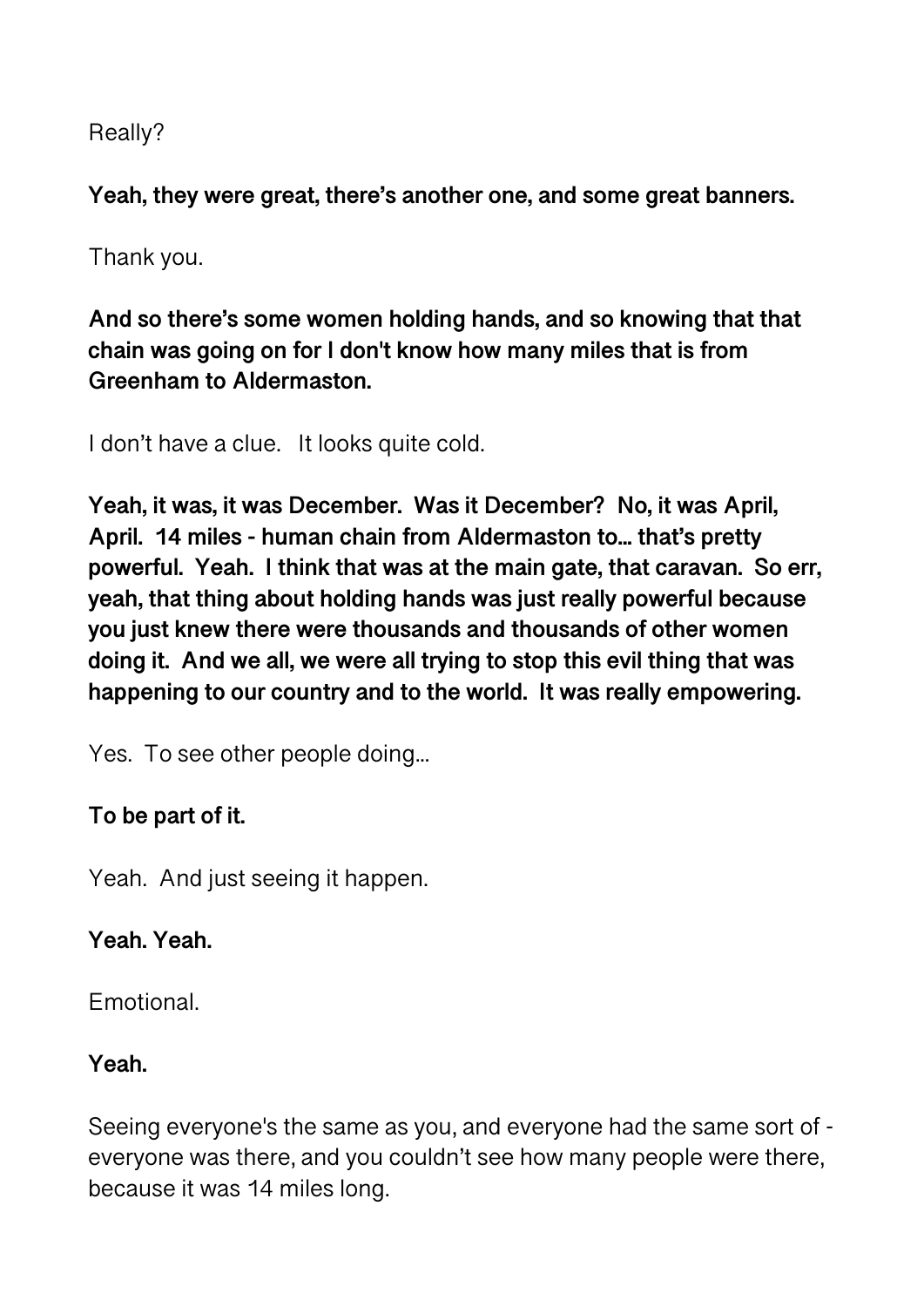### **Yeah.**

Just tells you how many people were in that chain.

**Well, we were hanging around for ages. It was really cold, you can see in the photos.** 

Yeah, looks cold.

**And then finally we've got the signal somehow, somewhere that the chain had been formed.** 

That's crazy.

## **Yeah. It's really, really moving.**

Yeah. Wow. And there's one I wanted to ask you,

## **Yeah, ask away.**

Um, trying to find it. Yeah. So you talked about you had experienced of...so it says what were and have subsequently been your experiences of NVDA - nonviolent direct action - you talked about that bit at the start?

**No.** 

Okay.

## **No, I've never done anything like that.**

You've never done...

#### **Since, no.**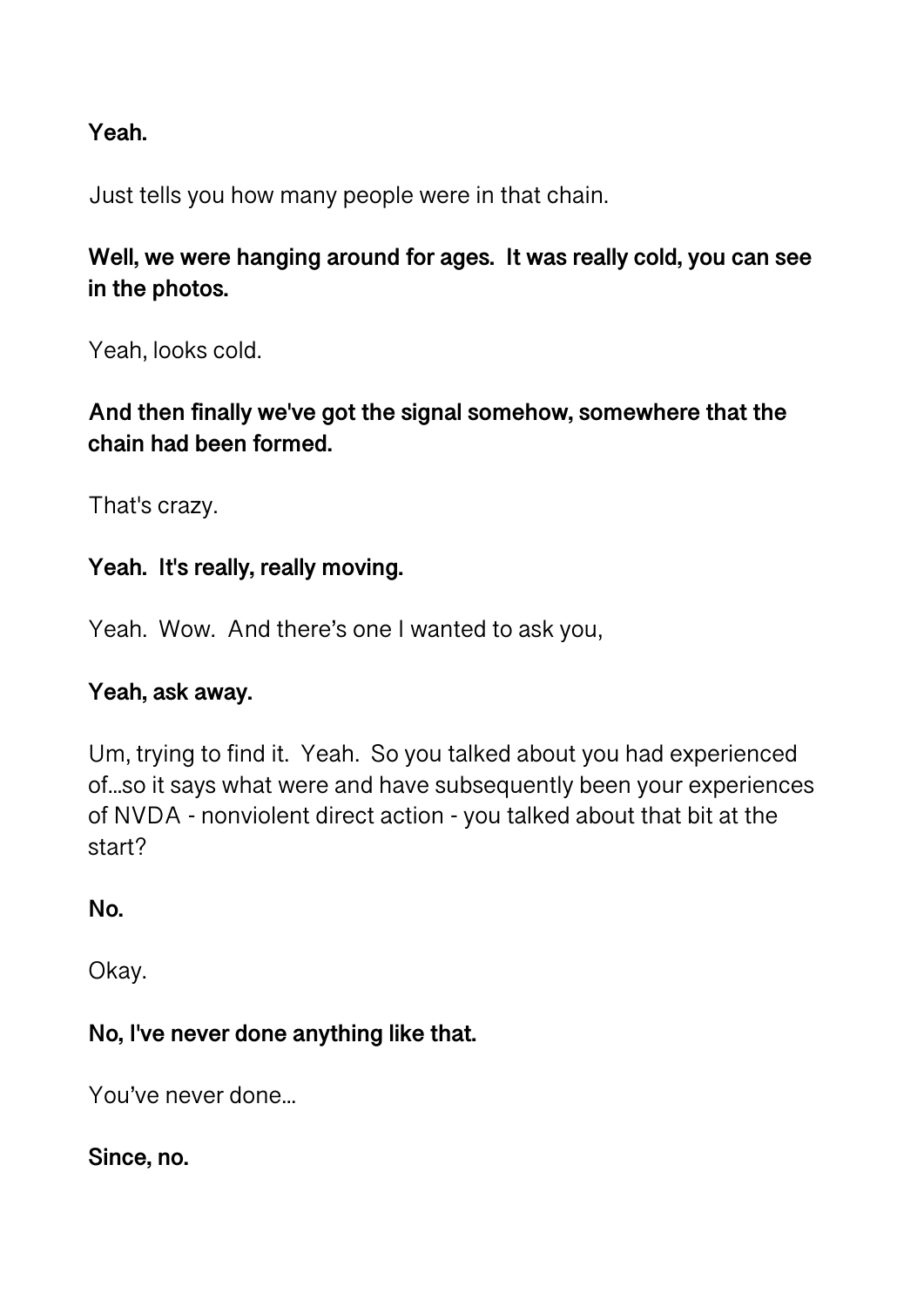Okay, that's fine. Um...

**And quite shortly after that, in 1984, um, I got my job, got the job more, I started the career that I've been following ever since, which is working with cooperatives. And so that really took up my life full time. And I felt like, and still do that in my work I was living my politics. So I did - I mean, I've been on demonstrations, obviously - against the Iraq War, although it seems kind of pointless to be honest. Because nobody pays any attention. But I you know, you go because you just want to feel that solidarity with other people. So I've been on a few demonstrations, but I've never, I've never sat down in the road and allowed myself to be carried off and arrested, or any of that. I've always kind of wanted to keep my - I've never, I've never wanted to, it was never my, my way of working. My way of working is, is different to that. And I respect people that do it. But it's not for me.** 

No, that's fine.

#### **So, yeah.**

That's fine. So when you left the last - did you say you went three or four times?

#### **Yeah.**

When you left the last time, did you know that was going to be the last time that you were there?

#### **I couldn't remember which one that was actually.**

Okay. That's fine. I was just interested.

## **I mean, I didn't - when I left, I wouldn't have realised it was for the last time.**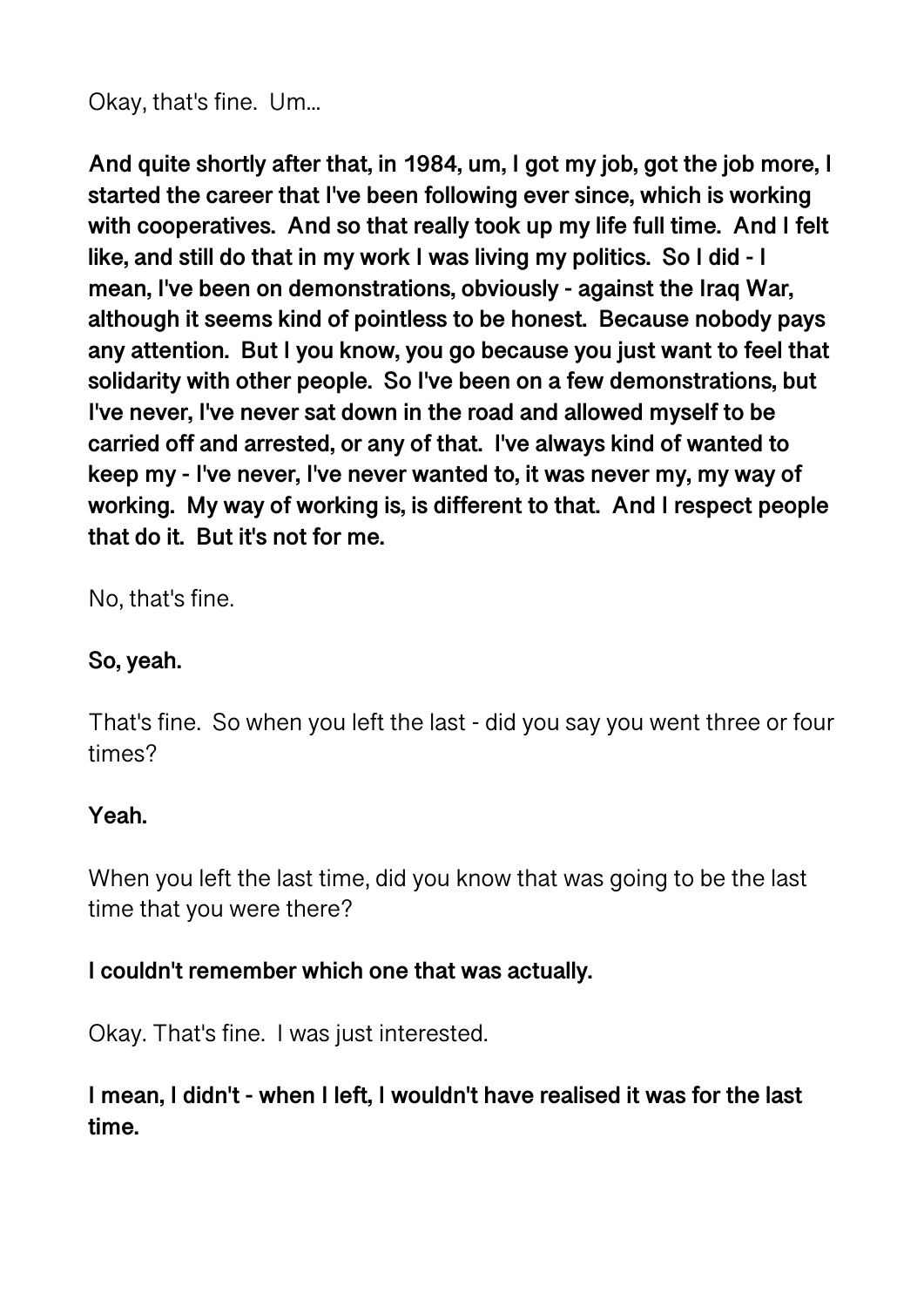No, no, of course. You wouldn't have said nope, not coming back anymore?

## **Yeah.**

No, that's cool. So how would you sum up your experience do you think in like a sentence - if you can, or in a couple of words? I don't know if it's too big for that?

## **No, one of the most moving and powerful experiences of my life.**

Wow, okay.

**Unforgettable, although, 'til you got in touch with me, apparently it had been forgotten - just was part of my past. I think I'd never forgotten it. It was just like part of my history. Part of what made me the person I am, I guess.** 

Were you quite young when you went there?

## **Early 20s.**

Okay. What did you think when they got in touch with you? Or you got in touch with us?

**Oh, I was delighted. Absolutely delighted, because then I realised, ofcourse, no one's talked about it since. And nobody knows. So I think it's a fantastic initiative. Well done. Brilliant. Excellent. Excellent.** 

It is, yeah. How did you hear about it?

**I think there was an email.** 

Okay.

**Maybe it's Bristol Woman's Voice.**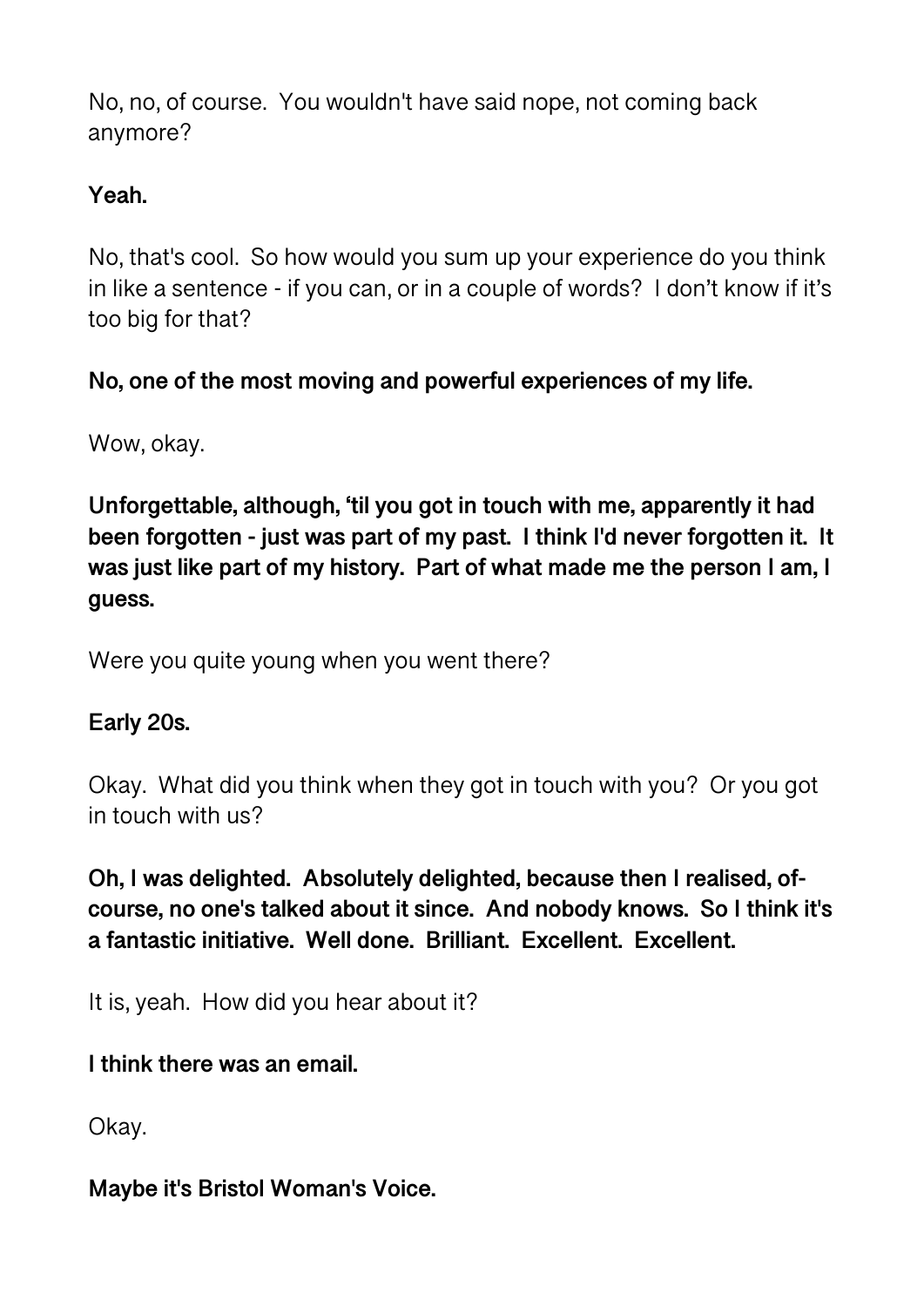Okay, cool. Let me see what else we've got, there's some really good questions people have put on here. Um, if - is there anything you would change, if you went back, that you did? Or you did everything you wanted to do?

## **Yeah, no, no, I think there isn't - I mean, yeah. No, I don't think there is really anything I would change. No, in the circumstances, I did what I could at the time.**

Yeah. Did you have any sort of I don't know what the right word is, interaction with the police or people that were there?

## **No. Saw them.**

Okay. Okay.

## **Probably shouted at them! (Laughs).**

Yeah. Probably - a lot of people did to be fair. How did your - I don't know if you're living with family then, because you were, had children.

#### **Yeah.**

How did they feel about you going there? Even if you didn't stay over just being there?

#### **They um, I can't actually remember.**

No. That's fine.

**They would have supported me. I really can't remember. My father was extremely radical - he got more radical the older he got. Normally people get more conservative with a small c the older they get. My father was completely the opposite.**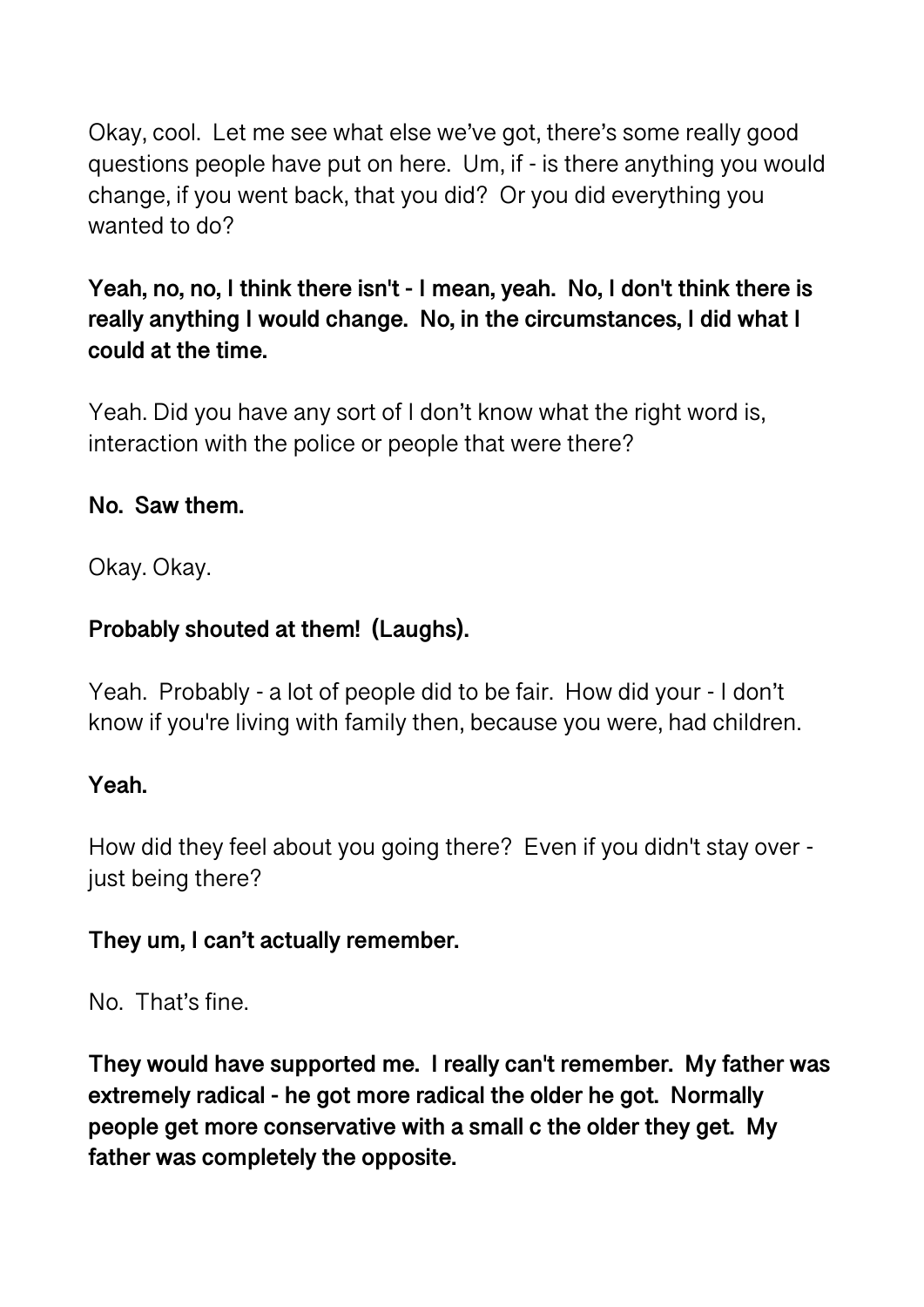**Wowl** 

## **(Laughs). It was great.**

You think that's why you did things like that?

**I guess. Yes. Yes. I guess I was brought up in a, in a, in a quite a radical - well not that radical to be honest, not that radical. But certainly I think you could say my family was - my father certainly was quite left leaning. And he was a Labour candidate in Hammersmith when he was a young man. But he didn't have much time for the Labour Party, ever really. He wasn't a joiner - he's the kind of person that sits in his armchair and criticises! (Laughs).** 

Oh right! Yeah. People!

**But I think he would have - yeah, if I told him about it, which I would have done, I imagine, I'm pretty sure he would have been really supportive. Yeah, he certainly wouldn't have been - he wouldn't have criticised me for going.** 

No, doesn't sound like it. Okay, where did you grew up to? Did you grow up in London, did you say?

**I was born in London, I grew up in Haywards Heath in Sussex, and Cuckfield in Sussex, school in Brighton. Yeah, I'm very grateful for that my parents decided to move out of London when we I was about 10, and my brothers were a bit younger. It was great. We grew up in the country - I was just young enough to enjoy climbing trees and messing around in streams and stuff like That was great. Yeah, we were very lucky.** 

I'm from a town, so I'm pretty jealous. Countryside now. How did you come to Bristol then? Was it when you were older?

**Oh, it's a long story - I've lived all over the place.**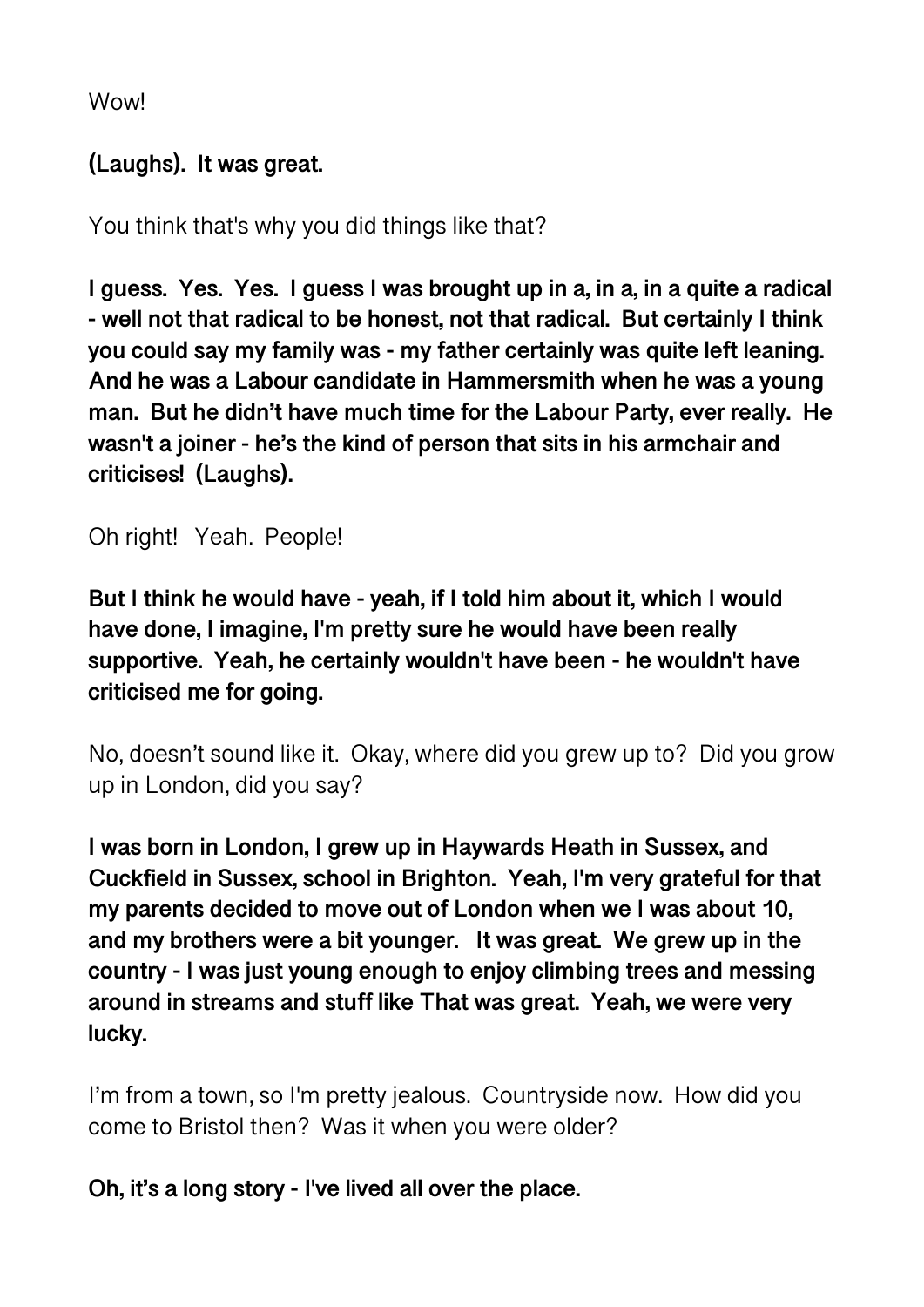Oh have you?

#### **Let's not waste your...**

It's fine!

# **Yeah, yeah, I came to Bristol to be nearer my daughter, my grandchildren to give them a bit of a hand.**

Yeah, that's fine. Um, let's have a look at what other people, just trying to find the questions that are best - there's a lot on here. Um, yeah, do keep in touch with anyone. I think we've answered that pretty well. Sorry about this. There's just so many that I wanted to sort of pick out.

## **That's fine. Take your time.**

Sort of some questions that are a bit too - I wouldn't like to be asked them myself. So did it sort of, so being there, did it sort of affect you for, has it sort of stayed with you, I'm guessing because it sort of stayed with you for quite a while, is it one of the biggest things that you've done in that sort of field?

**Yes, yes, yes in protests. I think - I didn't, I didn't really discover feminism 'til I was quite old. So about probably 1981 when I went to, when I went to university as a mature student. Until then, I was a bit of a hippie in my youth. And so I kind of thought all of that stuff about sexism and gender didn't really apply to me because I was a hippie, which is absolutely the stupidest thing ever. (Laughs). Because, you know, all of that stuff about free love, you know, well it benefits the men, it benefits the boys, but you know, it's the women who get, get pregnant or whatever, you know, perhaps they're not really ready for it and all the rest of it. So, and I never, I was just blind to all of that. But when I went to uni, I joined the feminist society, and I would say going to Greenham really strengthened my belief in feminism. I would say yeah.**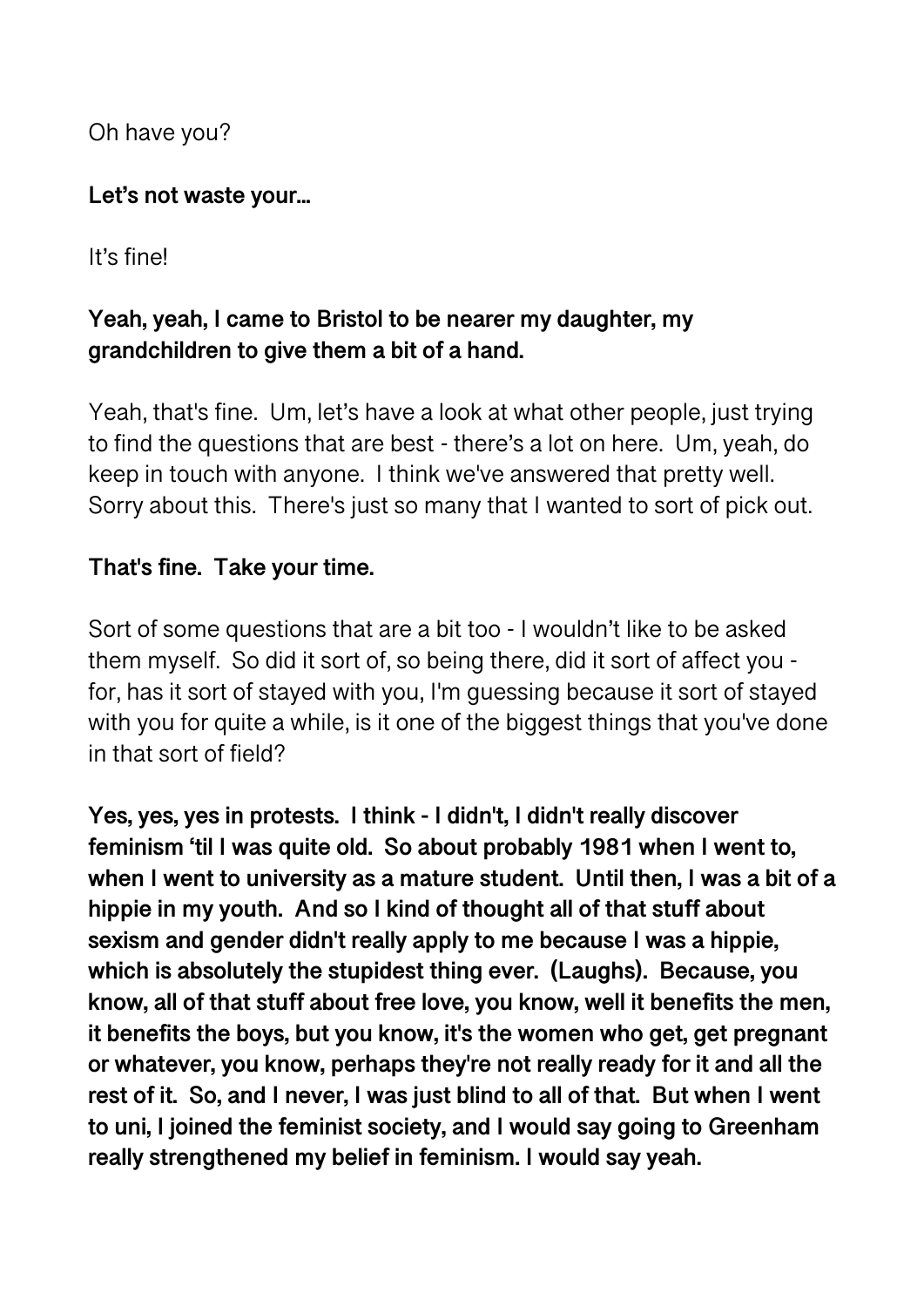Just because you could see how big...

## **Just seeing, just seeing the power of women together - acting together.**

Yeah, sounds amazing. Similar to me, I didn't get into feminism until I started uni, because I think it opens your eyes to a lot of stuff when you start uni.

## **Yeah, yeah.**

Because you're around so many different people and everyone's got their own voice and you think oh my gosh, I've been working just full time. That's all I've been doing. Um. And going home and going back out again, haven't really been getting out too much and meeting a lot of people. I sort of came out a bit really into feminism, and it was crazy that I'm now so into it, because 2 years ago, I wouldn't have even, I don't think if people would have said that something to me in the street, I wouldn't have even - I would have just laughed it off, I wouldn't have even bothered to - but now I would be I'm just crazy. I just go a bit crazy. (Laughs).

## **No, it's not crazy, it's very important.**

It is very important. And I feel sometimes I'm - there's too much I do, but or go too far, but I don't know. It's just crazy how much..

## **If you can't go too far when you're at uni, when can you go too far?**

That's true.

# **(Laughs).**

In every aspect. (Laughs).

**Yeah, yeah.**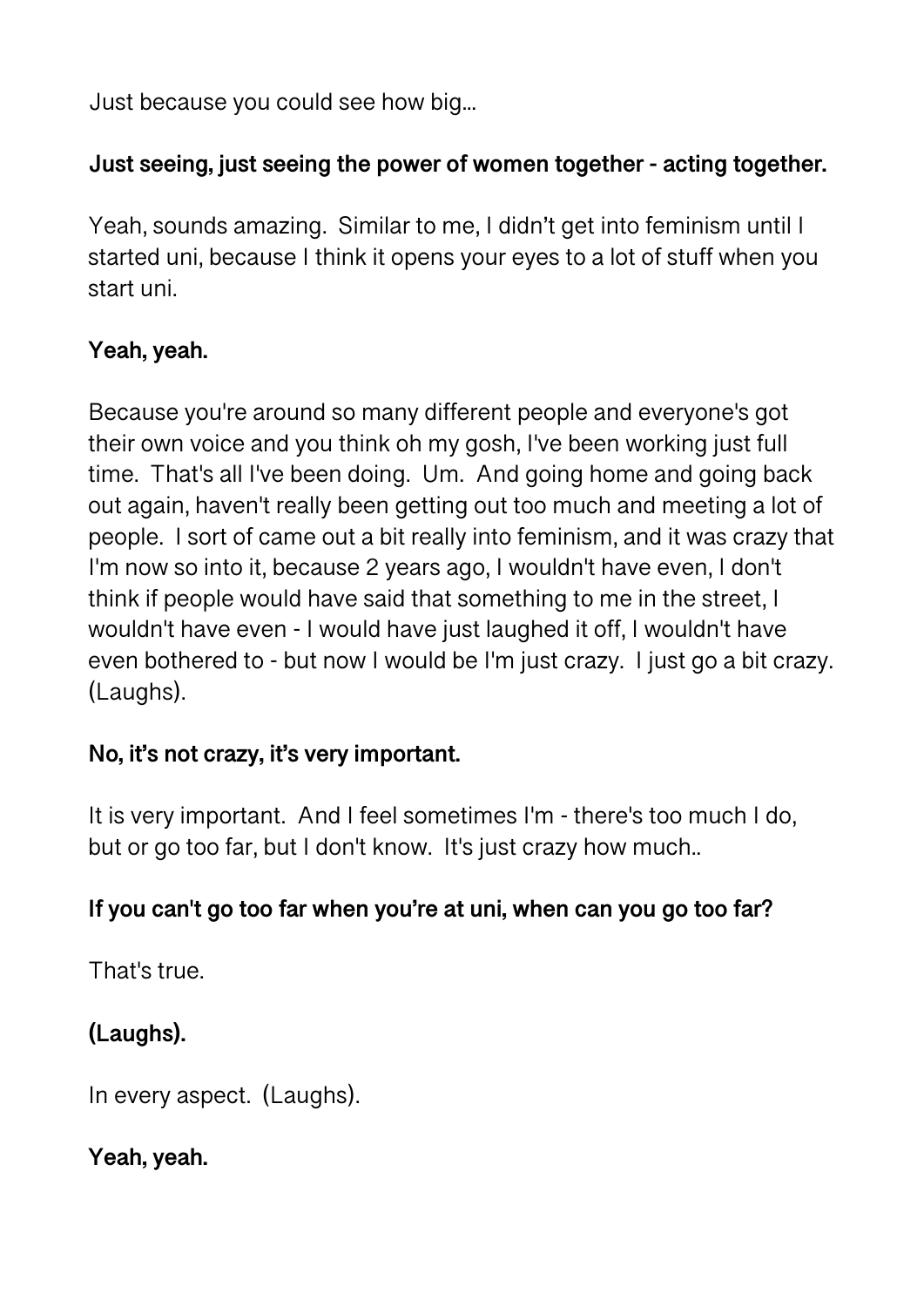No, that's very true. So was it your first year that you that you joined the feminist society?

**Yeah, yeah. And then I joined um, the Women's Aid, there was a local refuge and I joined the management committee of that, and found out all about domestic abuse and, you know, just absolute horror. So I guess I kind of got involved in all of that, really. So that would have been as a result of going to Greenham, so I think it you know, made me more aware.** 

Yeah, and were you part of that for the whole time of uni?

## **Yeah. And afterwards, yeah.**

Wow. Okay. I'm thinking about joining mine. So after this I'm definitely going to. It's having the time to do all my stuff. Yeah, a lot of things at the minute. (Laughs). Do you sort of, you mention Greenham to people that you've sort of been friends with over the years?

**Never.** 

Never?

**Well maybe years ago, but recently, in recent memory no never. As I say, I kind of consigned it to my my history. And really it was just this project and thinking about it and thinking, trying to remember what it was like, and thinking what I wanted to say about it. Um, has made me want to talk about it more.** 

Wow, that's amazing.

**In-fact, when I found that video on on YouTube, I, I forwarded it to loads of people.** 

Did you?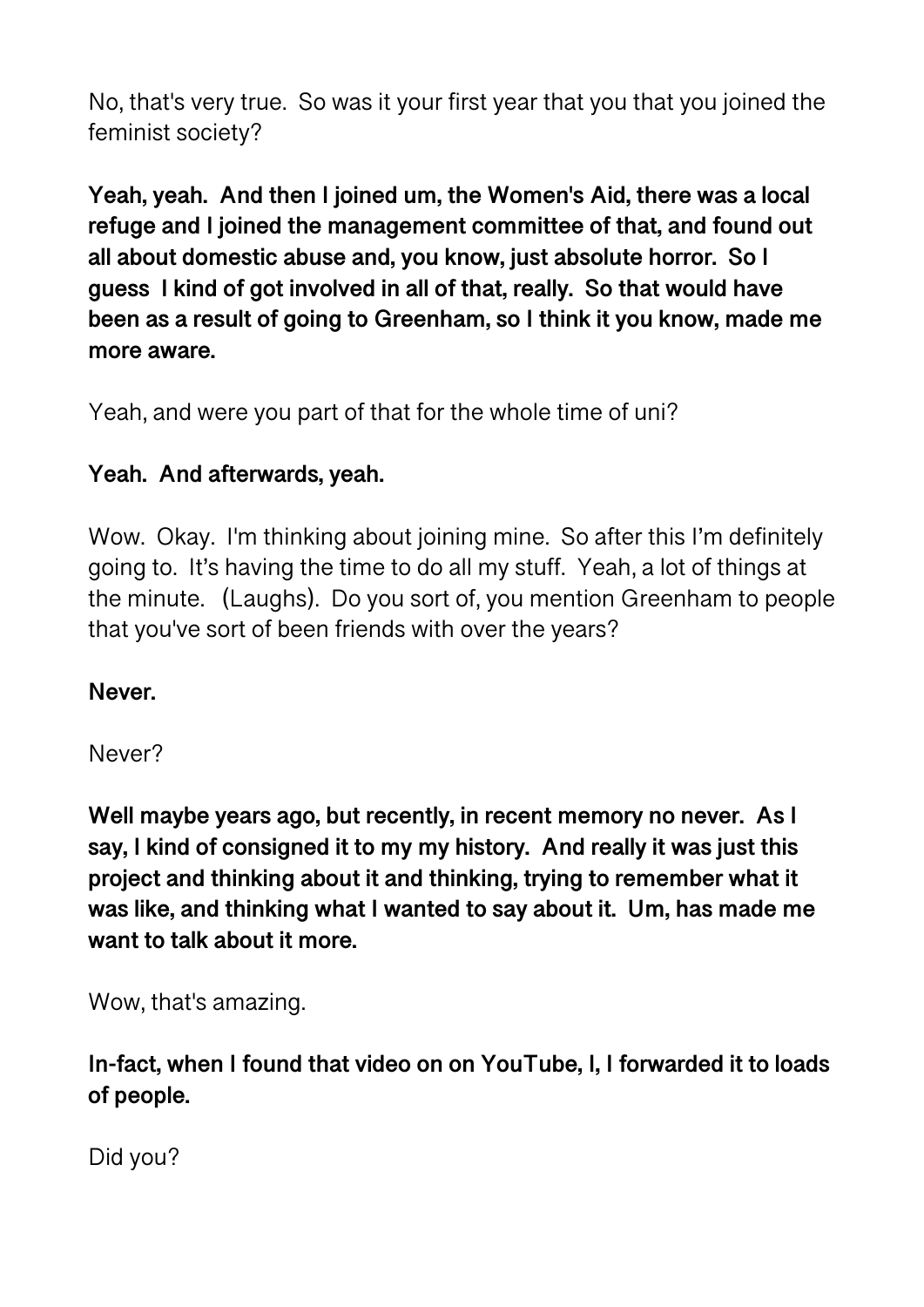## **Yeah, because it's great. It's really great.**

It is. Yeah, we were worried that - well not worried, but we didn't know sort of whether woman would if they would want to talk about it. Because it was quite emotional for a lot of women, I think.

## **Oh, yeah, especially if you actually lived there.**

Exactly. And yeah, and if they had suffered abuse or...

**Yeah - there will be women who had very difficult experiences who won't want to remember it. But in itself, I think must be remembered. And those of us who have positive memories must remember it. And you know, my grandchildren - my granddaughter knows nothing about it whatsoever. I've got to tell her.** 

Yeah.

## **I've got to talk to her about it.**

Yeah. Definitely.

**She's 16. And just, you know, coming up really feisty and really opinionated, which is kind of irritating sometimes (laughs), but no, she's lovely. She's really lovely. But she really knows her own mind. She wants to work in the conservation of animals.** 

Nice. That's really cool.

## **She's at Sixth Form college.**

Yeah, nice. Um, so the women that you saw - were they around same age - were there q lot of people that were...

**Oh, all ages, all ages. I must have been using, about my late mid to late 30s when I went there, and there were women, younger than me - much**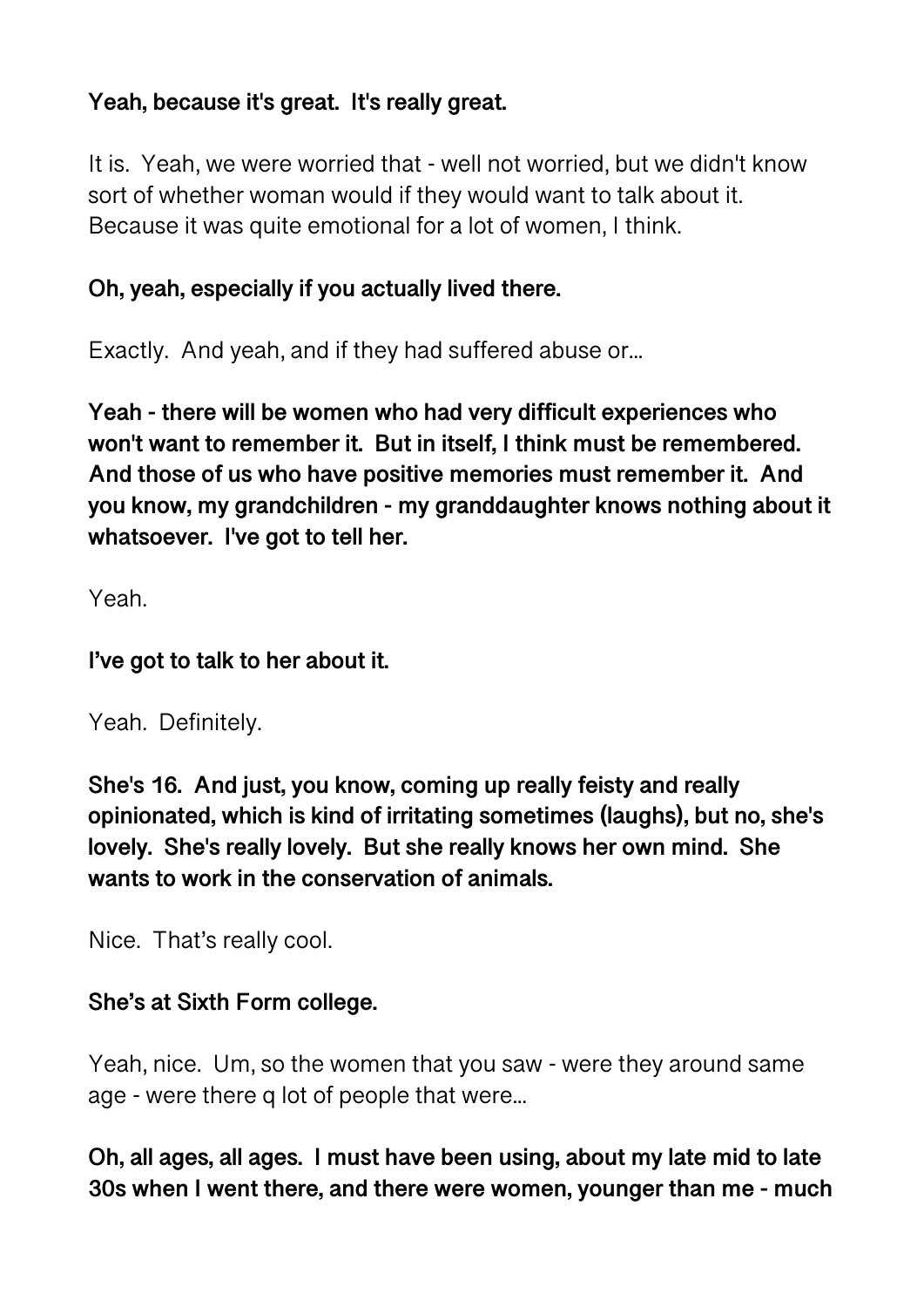**younger than me, older than me, and much older than me. There were very old women there, and very young women, and children. Mostly, I would say around in their 20s and 30s and 40s. But certainly, I saw loads of older women, and loads of younger women.** 

Okay, that's cool. I was sort of interested in...

#### **Really wide age range.**

I suppose everyone - it's not really something that you can not want to do.

**Yeah, I imagine the people who stayed at the camp would have been younger women, because it would be quite difficult to live out in those conditions if you are older. But certainly the people that attended the demonstrations and Embrace the Base and all the rest of it, were all ages.** 

Okay. And were they - were some of them quite similar to you. In that hey went there only to - for certain, or demonstrations or...

**I guess because there were there weren't thousands of women living there all the time. There were a handful of women at each gate. But then hundreds of thousands of women would turn up for these events.** 

So they were quite big...

#### **Huge. Yeah, yes.**

So a lot more people went. Yeah. Sort of makes sense in a way. I sort of just pictured this massive sort of like, community and loads of tents, I guess, I wouldn't know what...

**No, no, no, because the gates, the gates came out onto a road, so there wasn't a lot of space for camping. So they were quite small the camps at each gate. So it wasn't like a festival or anything like that. No, it was**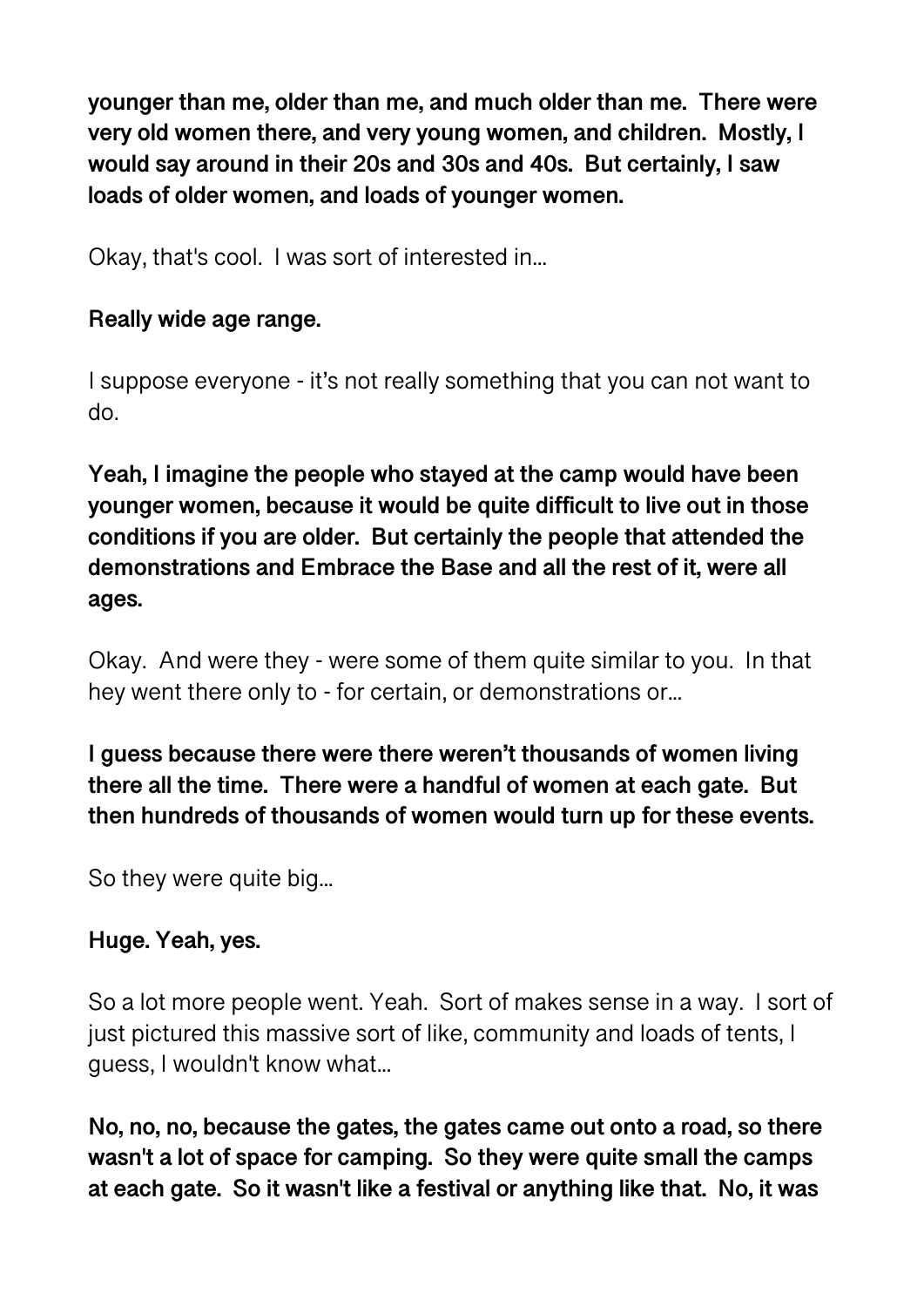**not. No, no. Yeah, it would have been like, but you need, as I say, you, if you talk to this woman at Taunton who actually stayed there, you'll get much more accurate information than I can give you.** 

That's fine. That's fine. People have got different experiences haven't they - a lot different...Some more interesting questions. Has it made you quite emotional talking about it?

## **Yeah, sometimes it does, some things. Yeah, yeah. Yeah.**

Yeah, I imagine it does. Has it made you talk about it more? Since you've been in touch with us?

## $Um$

This isn't a question, I'm just curious.

## **Yes. Not really. But I will do, I will do. Yeah.**

That's good. Did you ever take anything into the camp for women to use? Did you ever...

## **I took food. Yeah.**

Oh, you said before. Yeah. That's good. Yeah. Okay. That's cool.

## **You'd always take something.**

Yeah.

## **You wouldn't go empty handed.**

No, that's good, it means that there was a lot of stuff there at one time, and people could live there because they were able to.

#### **Yeah.**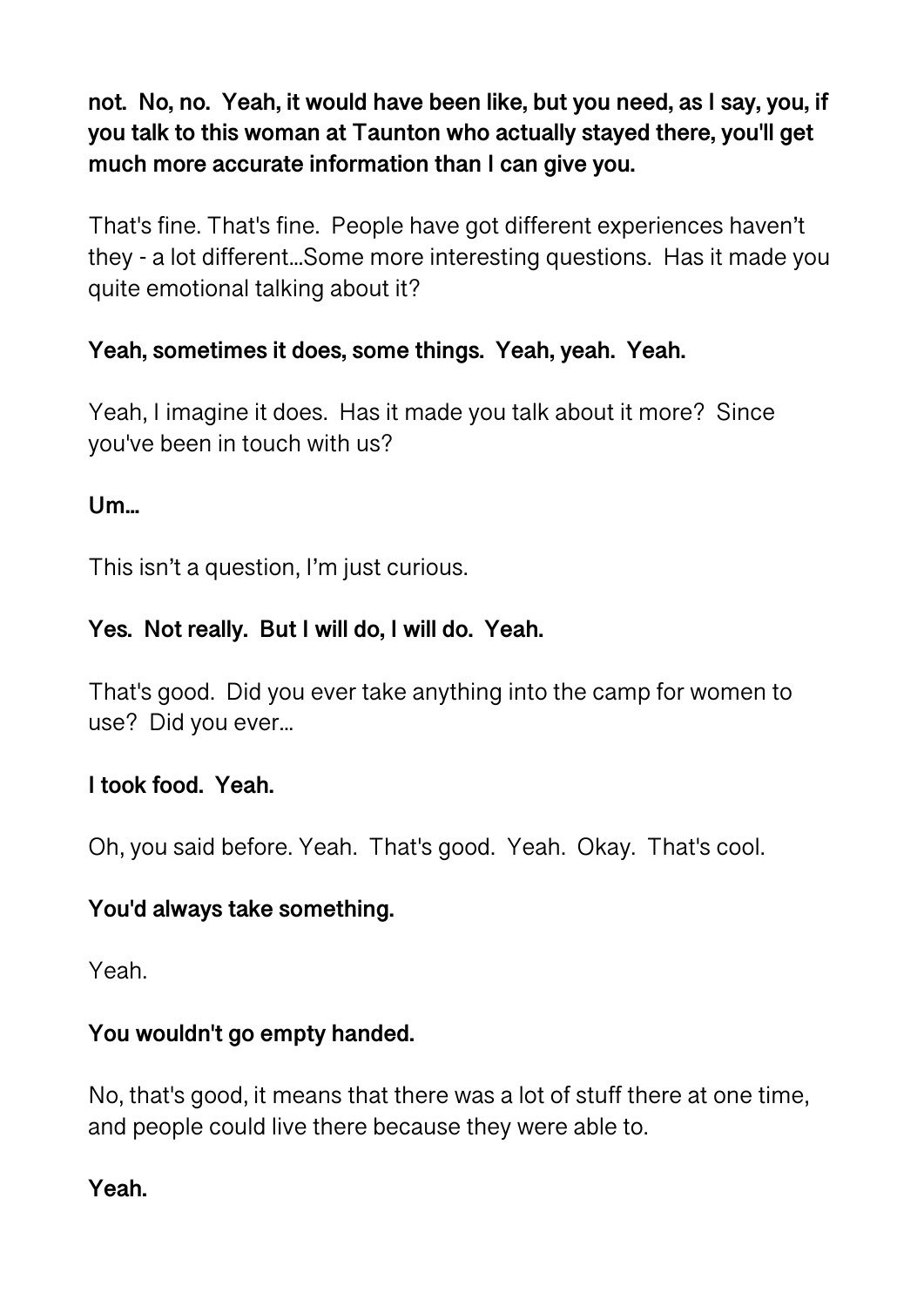Because they had the stuff there.

## **Yeah. There's a video I found on YouTube that actually films the women dancing on the silo on New Year's New Year's Eve. Yeah.**

Oh, wow.

## **Yeah. You not seen that one?**

I don't think so.

## **That is fantastic. It's on YouTube.**

I'm going on YouTube when I get home.

## **Have a look.**

I see one or two, at the thing-y, at the what was it called? Presentation evening, meeting we had. I don't know if you would know this or not, what was the medical treatment like there?

#### **Never saw it.**

Never saw it, that's fine.

## **I imagine it was DIY. Probably herbal medicine.**

You think so? Yeah. Maybe. Um, what detail or like specific moment would you say summed it up for you, if there is one that summed it up for you?

**I think the women trying to pull the fence down, and the scared faces of the soldiers the other side of the fence. They were just like kids really. They had never seen anything like it.**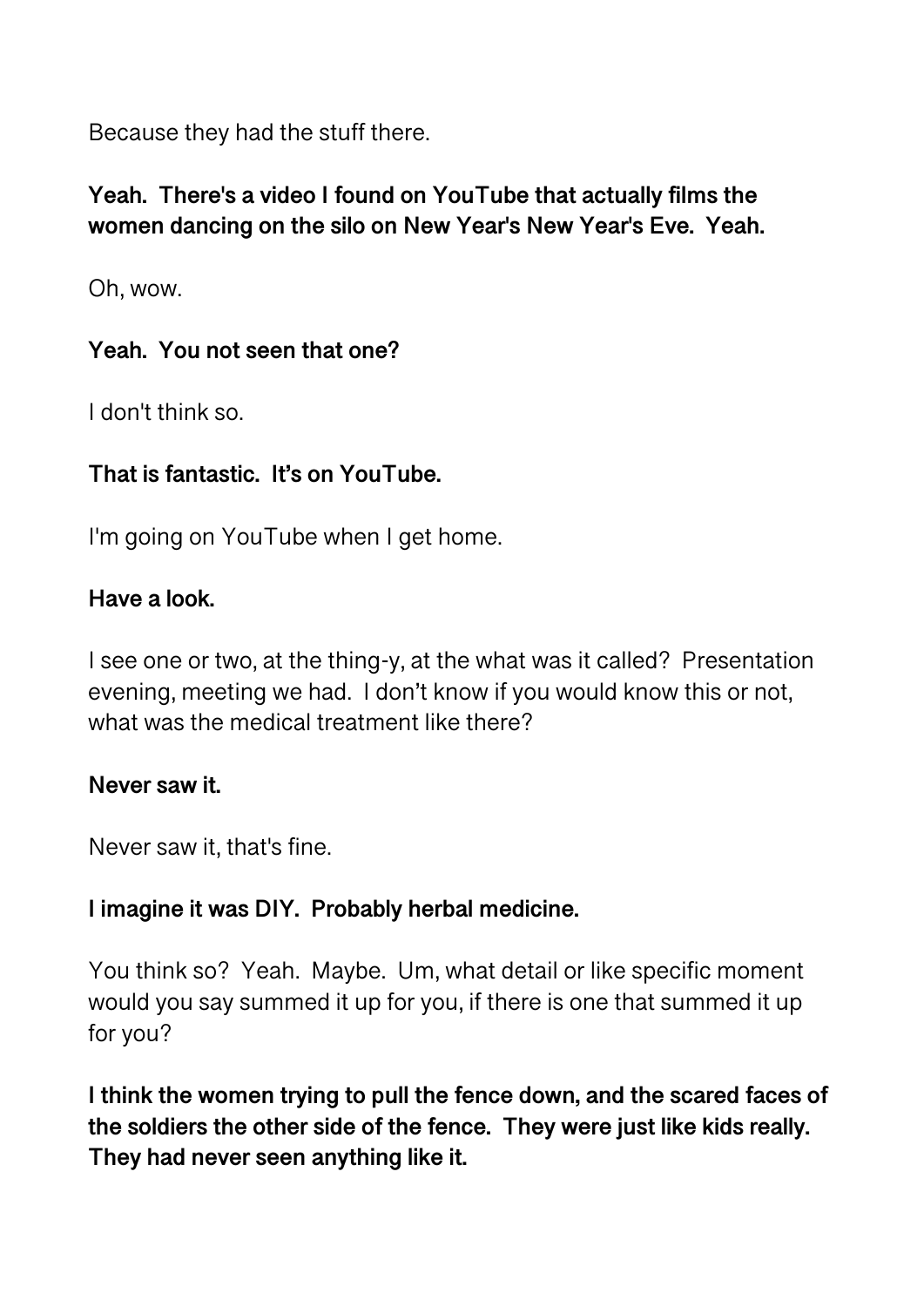When they quite young?

**Yeah, they were. They could have been our sons. Grandsons in some cases. There was some older women there as well. And yeah, just this absolute fury of just we're going to get rid of this, it's going to go, and you just kind of forgot yourself, and just got hold of fence, and rocking it back and forwards. I think it was too strong for us to pull down but maybe they did pull it down in some places. I can't really remember. But I think that was probably a pretty unforgettable moment.** 

Yeah, because it just seems like they're just overwhelmed, they don't know what to do. They're supposed to be there to, they're supposed to be there an authority figure.

**Yeah, and we were symbolic of figures of authority in their own lives, because we were like, as I say we were like their mothers, or their aunts or their grandmothers.** 

And it just didn't bother you - it didn't stop you from doing anything?

**No, of course not. They were poor misguided sods, I felt sorry for them. (Laughs).** 

Yeah I think I would as well.

**They just joined the army 'cause they would keep - just you know like any young person joins the army because they're just lied to, and seduced by offers of learning a trade, and learning a skill and seeing the world, and all the rest of them stuff they go on about you know. And we thought you know this base was threatening our security, and our safety. I can remember being terrified to listen to the news sometimes, and I would go under the pillows, put the pillows over my head so I couldn't hear it. And then I remember thinking there was - hearing a plane coming over, and thinking it was gonna stop, drop a bomb on us or something. I was really, it wasn't like the Cuban Missile Crisis, which was really scary, but it was a very um, it was a very kind of, I can't think**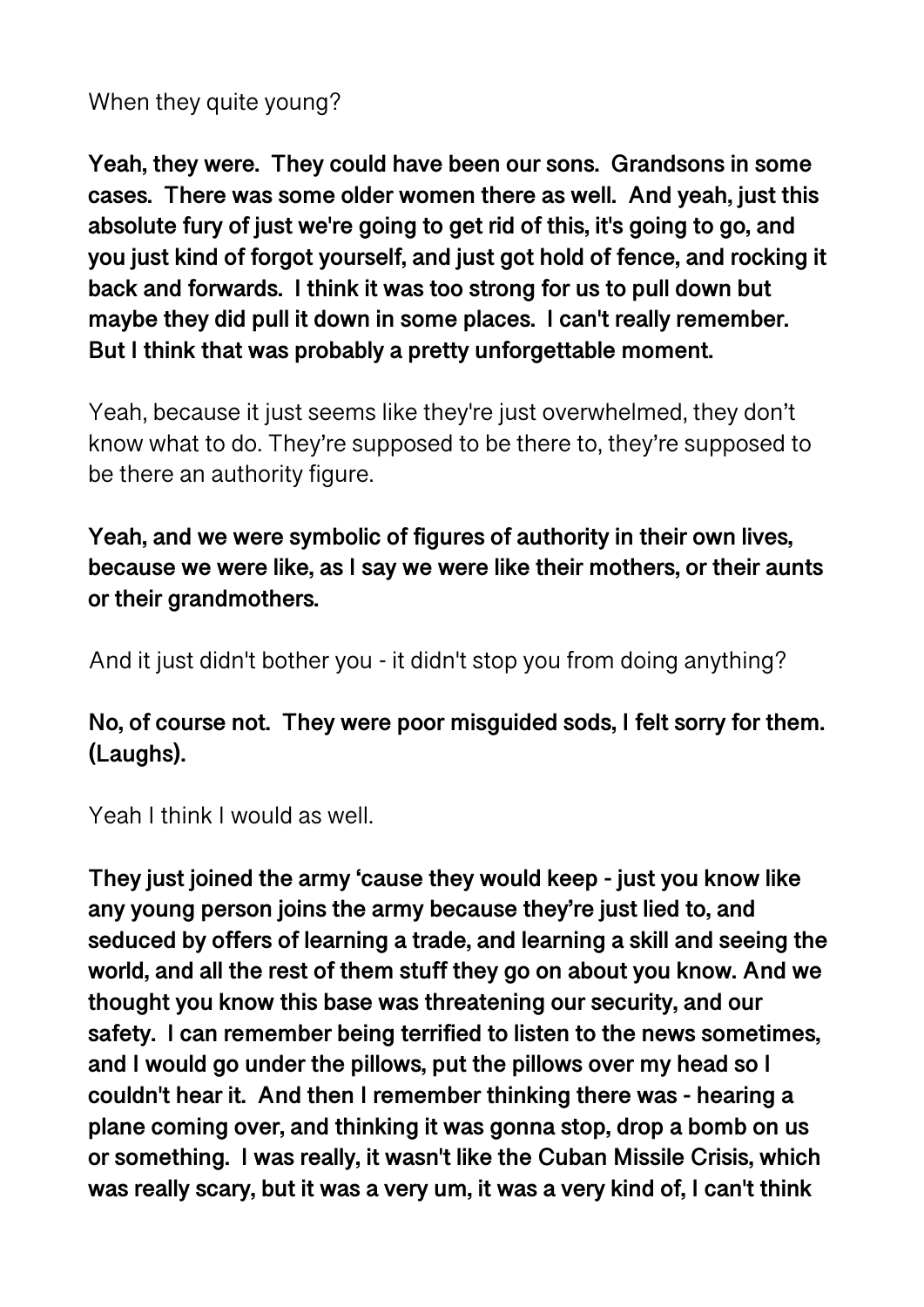**what quite what the word is. But we were all very, very aware of the fact that there was this arms race going on between the United States and, and the USSR. And um, you know, and we knew there could just be an accident any minute for a kickoff, you know, and since then been vindicated because there's some really terrible stories about near misses, that, you know, where nuclear war actually was avoided by, you know, only just avoided.** 

You just don't know, do you?

**You don't know, you don't know. But you suspect, and it was a really frightening time to be alive. Well given that it's bloody frightening now, let's face it, sorry, excuse me.** 

That's fine.

**But, um, yeah, so I just thought they were misguided fools, really - kids, you know, I felt sorry for them. But all I'm saying is I don't want to criticise them especially, and I wasn't thinking about them critically. I was just noticing the fear on their faces and realising that, you know, the women on this side of the fence were, were threatening to them.** 

Yeah, they might not have known that they could find women that threatening.

## **Yeah, no, never. Never**

It's crazy. Were you scared when you were there that anything was gonna happen?

## **No, I felt very safe, there.**

That's really good.

## **As I said it was this bizarre mixture of, of joy and humour, and blind fury. (Laughs).**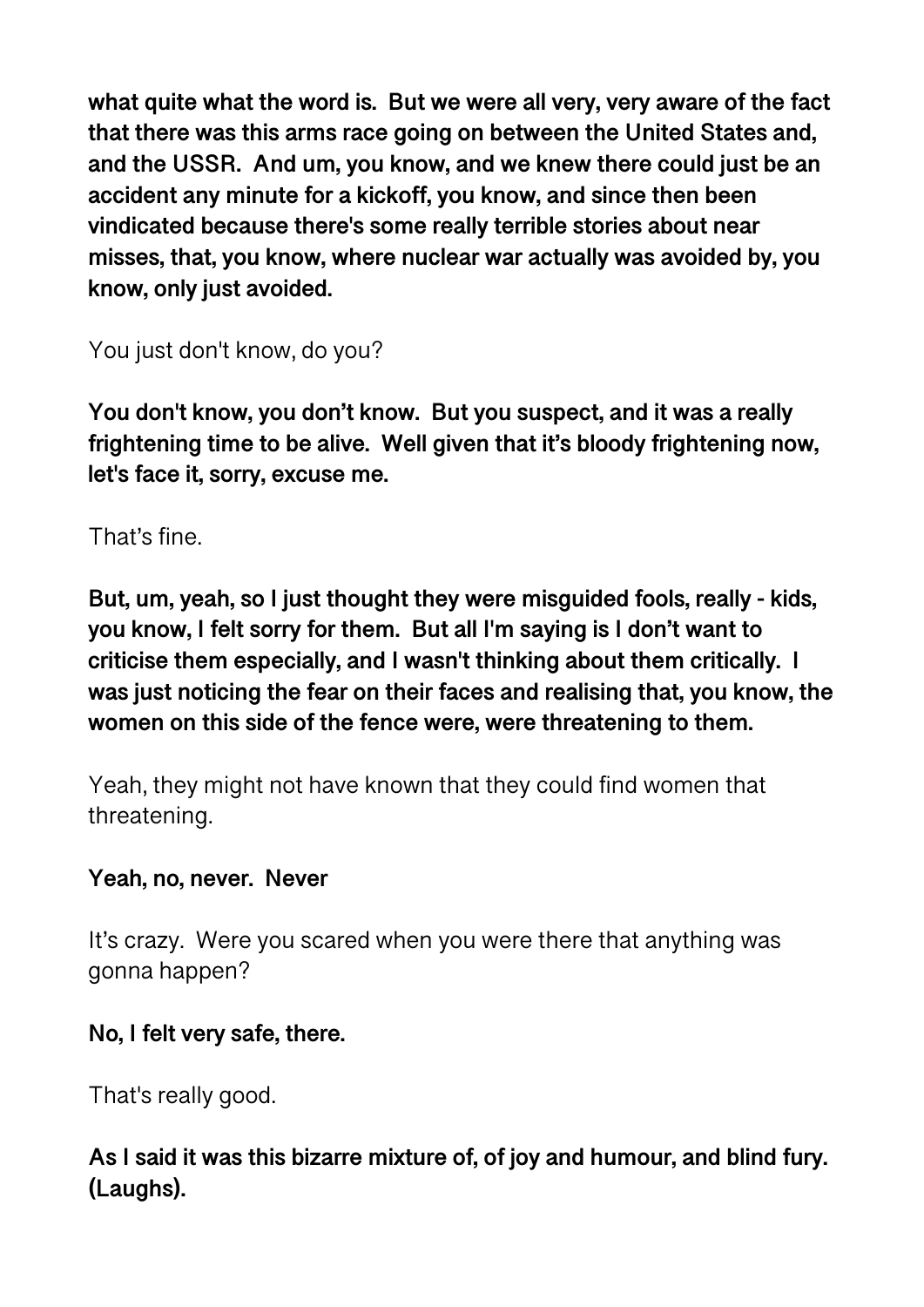I can't imagine it to be honest.

**No, I've never been involved in anything before or since. Because you go on a demonstration, like, you know, go in Hyde Park, all the rest of it. And it's all jolly, you've got songs to sing. We used to sing 'Maggie, Maggie, Maggie, out, out, out'. And it's all very jolly and it's fellowship and you're realising, yeah, there's solidarity and other people feel the way that I do. But you know, the demonstration's not gonna change anything. You might hear some inspiring speeches at the end, but there's nothing to get angry about. It does - not you know, not to me anyway.** 

Okay.

## **But this was just different really was. It was more personal.**

So you felt that you had to - not had to be there but um...

# **Yeah, I did feel I had to be. Yeah, I wanted to be there.**

Definitely.

# **As much as I could.**

Yeah, definitely.

## **Yeah.**

It was something that was so close to you, that you wanted to be a part of and you were proud to be there.

#### **Yeah.**

I'm guessing you were proud to be there?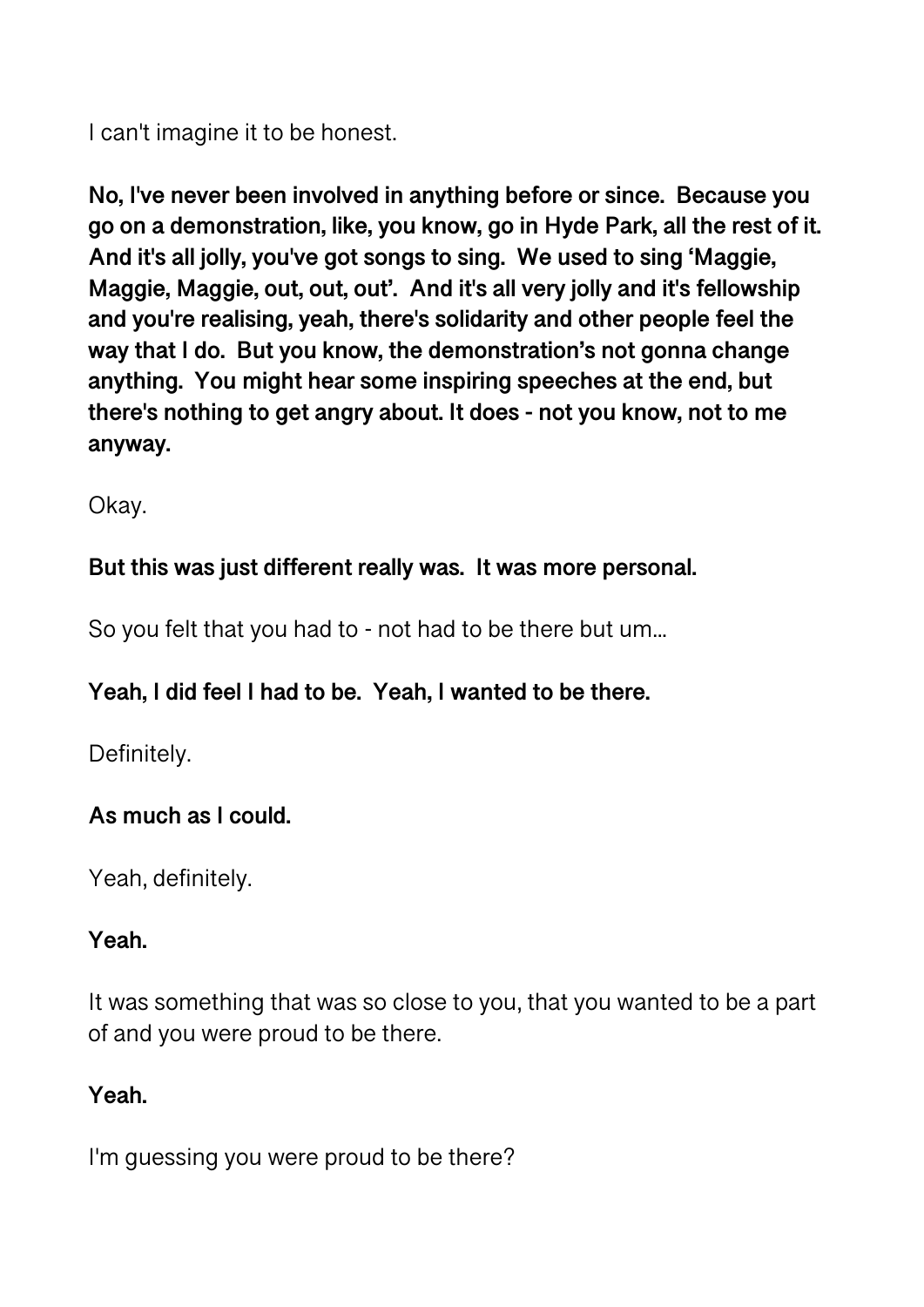**Yeah, absolutely. Yeah. Yeah. I'm glad I'm remembering it and it's coming back to me.** 

Yeah, that's great. It helps me!

#### **Yeah.**

I'm not, I don't know think jealous is the right word to use, but I'll maybe never get to experience that myself as a sort of feminist - being somewhere like that and doing something like that.

#### **You never know!**

Never know. And I kind of wish that I, I was there. Made me think a lot actually. Was there, I'm guessing there was - was there many men there?

## **On, not, on the demonstrations there were some right. But the vast majority were women.**

Yeah, of-course.

#### **And you can see in the photos, the men were...**

I've got a question here that says it seems that aggression and violence from the military and the police was quite prevalent

#### **I never experienced that.**

No, it's it's um...

## **That's as near as I got to the police. Trying to see this photo.**

They look very young in there.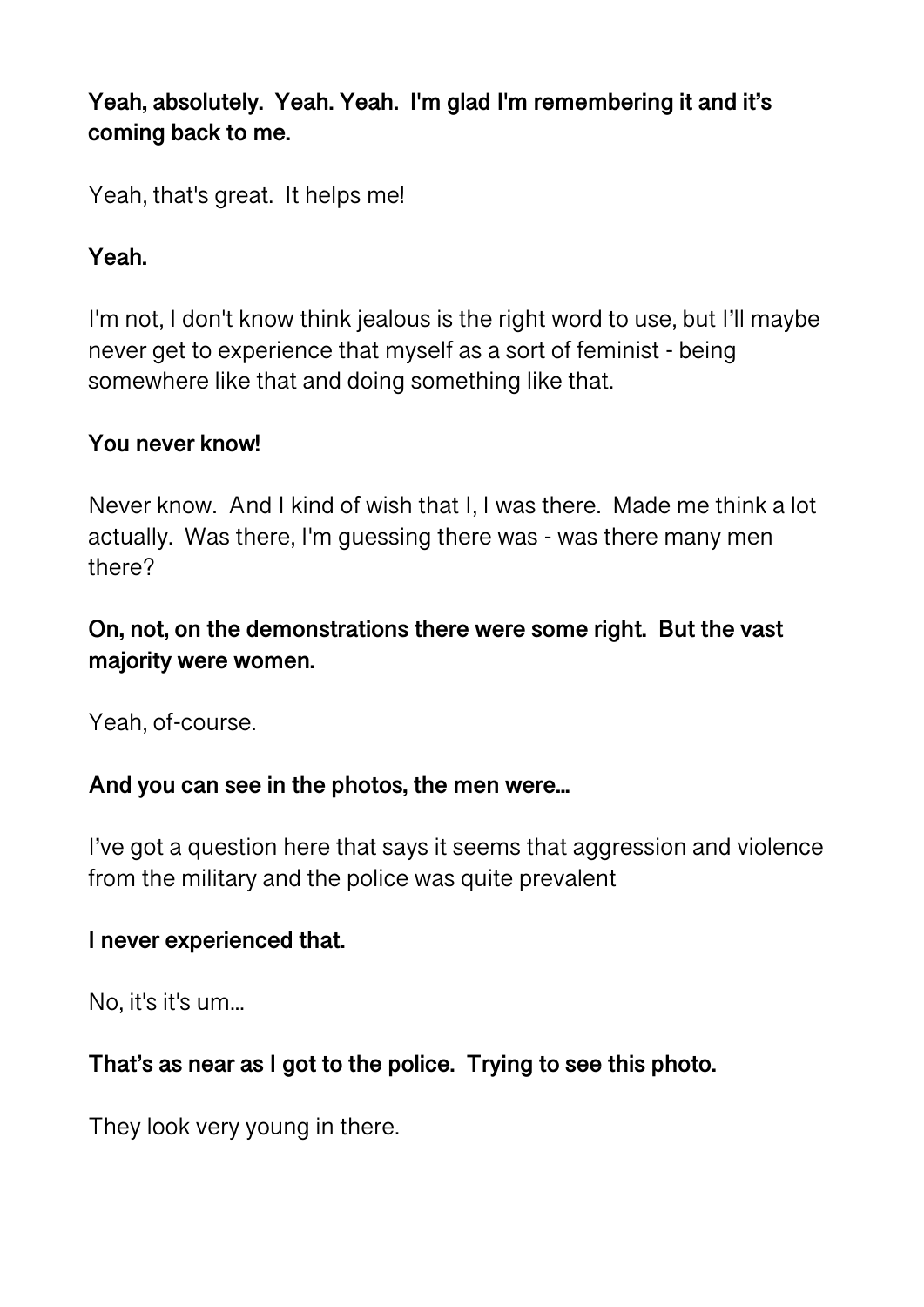## **Yes, it was the young soldiers behind that were standing behind the fence that impressed me.**

The horses! That's the only way they could be higher than everybody else.

## **Yeah, yeah. Yeah. Give some real psychological advantage being on a horse.**

Yeah, it sounds like it.

## **There looks like there's quite a few men and that was the Aldermaston chain.**

Oh yeah. Giving directions. People just having bags handed down, there's houses. That's really good. One of them's actually smiling police officer.

### **Yeah. Yeah.**

Looking at the camera. Did a lot of people sort of take cameras in and things, and take photos?

## **I guess they did. Yes. There's no photo of me there. I seem to be the one with the camera.**

Seems to be yeah, seems to be.

#### **Shame.**

Your photos that you took when you were there.

#### **Yeah. Yeah. These are all photos that I took when I was there. Yeah.**

That's really good.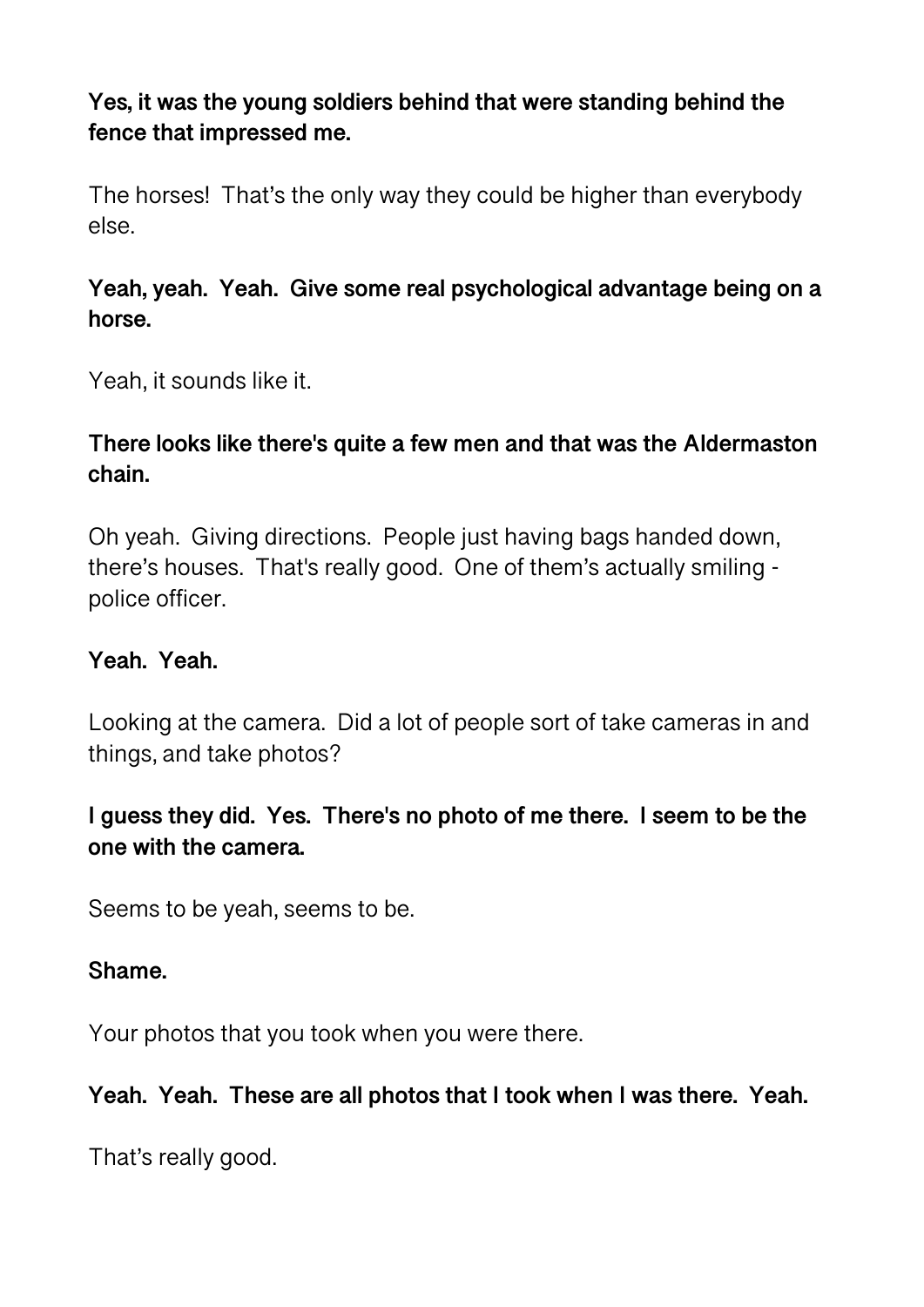# **So we did - there wasn't so much snapping of photos then as there is now, we just take photos of everything all the time. (Laughs).**

Yeah. I imagine have been a lot different now if it happened because it would have been social media everywhere wouldn't it?

## **Yeah, yeah.**

And it would have been photos, and it would have been people joining in from everywhere all over the world. Well, they did anyway. But you can do live feeds now, you can see everything when you're - wherever you are in the world. You can be together when you're so far apart. Especially because that's how I've been raised, well, with mobile phones and things I can't really imagine a time where people didn't have - I remember phones, like house phones, but before that, I can't imagine not having any of that.

## **No.**

As people - obviously they lived. They lived. That was their teenager years. Um. Do you think that Greenham still plays a part in activism? It's - I don't know if I worded that right or not.

## **Well it doesn't exist does it?**

No. What tactics from Greenham do you still see at play in activism politics, or you don't think there's a lot there?

**It's difficult to say, because Greenham common itself was a place, it was an object that you could go to and demonstrate against, and say we want we want this base closed down, we want the cruise missiles gone. Whereas there isn't - I suppose, I don't know - is there still a United States Air Force base in Scotland?** 

Not sure. I'll be honest.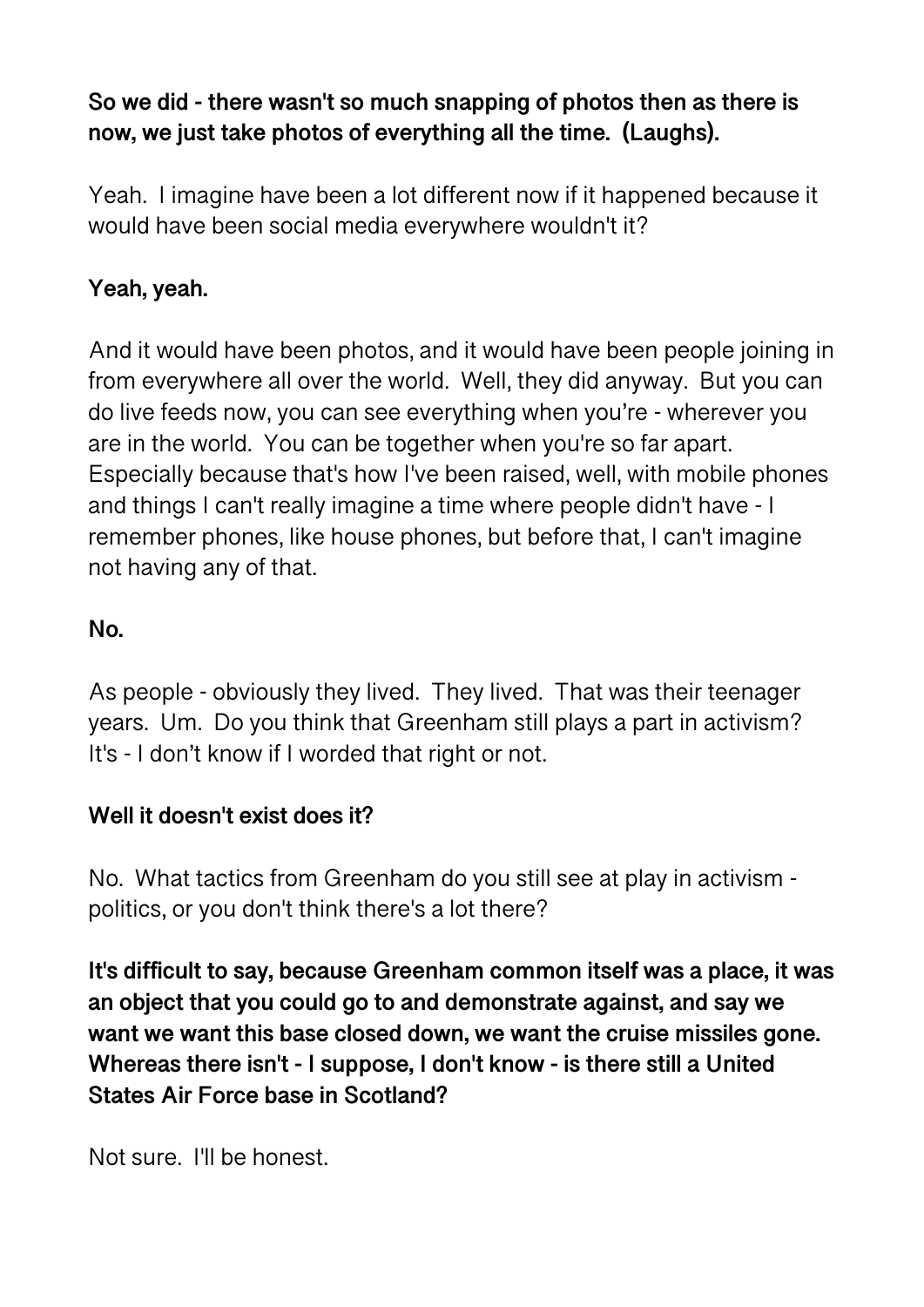**Because there was, there were lots of demonstrations there. And I guess they might well have have used, um, but I think in a way the tactics have, have developed, because um, and people are doing things now, like going into um, airfields and stopping flights taking off that have got people who are being forcibly returned repatriated.** 

Yeah.

**So I think there's people who've been in court for that just recently. Um. So I think I mean, it's hard to say that the tactics, I mean, I don't know enough.** 

No.

**Because, again, I think you probably - that would be a really good question to ask the woman that you're going to interview who actually stayed there.** 

Okay.

**But I think probably the tactics are the same, but they've evolved according to the different situations that people are faced with today. But it's still putting your physical body on the line, isn't it? I mean, with all the roads protests and everything, you know, people were chaining themselves to, to dumpers, and things like that, you know, all of those tactics that I think they would come, would have come out of Greenham, but evolved to suit the situation.** 

That that makes sense. That makes a lot of sense. So how does your fear, how does your fear of nuclear weapons sort of compare to when you were there, to what you're like now?

**It's just part of part of the environment now. I don't even think about it. Unless I'm reading a newspaper article or listening to the news, like the latest thing that President Trump has, has said he's, he's gonna withdraw from some treaty.**